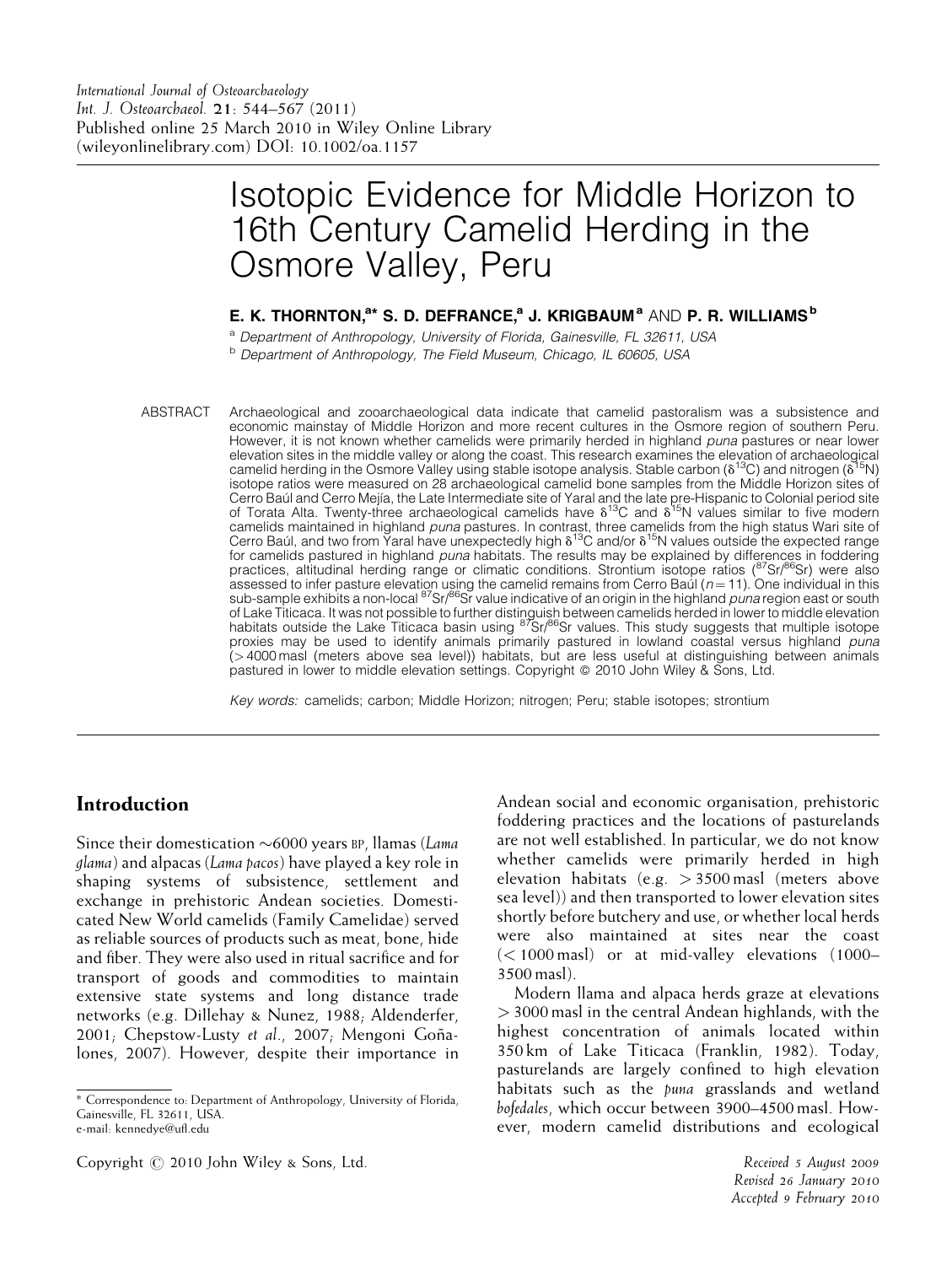affinities may be relatively recent phenomena. This is due to the historic displacement of camelid herds during colonial times (Bonavia, 2008: 443–448), and the possibility of extensive preconquest species hybridisation (Wheeler et al., 1995; Kadwell et al., 2001; Wheeler, 2003; Moore, 2006). The absence of modern camelid herding in lowland environments was used as negative evidence to support traditional models of prehistoric Andean exchange such as verticality (Murra, 1980, 1985) or ecological complementarity (Mujica, 1985), with the suggestion that ancient camelid herding was limited to upper elevation habitats. These models classified camelid products as highland commodities regardless of whether camelid remains were recovered from lowland or highland archaeological sites. In contrast to modern patterns of camelid distribution, both ethnohistorical sources (Rostoworowski de Ciez Canseco, 1988) and archaeological evidence (e.g. Shimada & Shimada, 1985; Wheeler, 1995; Wheeler et al., 1995; Chávez, 1998; Umire & Miranda, 2001; Knudson, 2004; Lozada et al., 2009) indicate that llamas and alpacas had greater vertical and horizontal distributions in the past than is evident today. The restriction of camelid herds to upper elevations in modern times is now attributed to human cultural practices and post-colonisation settlement patterns rather than camelid physiology (see Wheeler et al., 1995). Although zooarchaeological and mortuary studies of animal remains (e.g. Wheeler et al., 1995; Chávez, 1998; Lozada et al., 2009) as well as spatial studies of corrals and caravan routes (e.g. Shimada & Shimada, 1985; Umire & Miranda, 2001) contribute to understanding ancient camelid herding, specific data to verify camelid diets and ancient pastureland elevations have not been available until recently.

This study explores the nature of ancient camelid herding in the Osmore Drainage of far southern Peru through stable isotope analysis of archaeological camelid remains and modern comparative data from highland pastured individuals. Bones sampled are from four archaeological sites dating from the Middle Horizon (AD 600–1000) to the second half of the 16th century. Stable carbon and nitrogen isotope ratios  $(\delta^{13}C, \delta^{15}N)$  derived from bone collagen provide dietary information on the types of plants consumed by camelids and the possible habitats and elevation zones used for natural foraging. This is possible because climatic and floristic differences between coastal and highland environments are isotopically distinct in plants and consumer tissues such as camelid bone. Moreover, camelids consuming large quantities of agricultural products such as maize, a  $C_4$  plant, will be

isotopically distinct from camelids feeding in pastures of natural  $C_3$  vegetation. In the Andean region, stable isotope analysis of camelid remains has been applied to studies of animal diet and herding (DeNiro, 1988; Burger & van der Merwe, 1990; Van Buren, 1993; Finucane et al., 2006; Mengoni Goñalones, 2007), and fiber production (Owen, 1993), but these previous studies analysed  $\delta^{13}$ C and  $\delta^{15}$ N values exclusively. In the present study, strontium isotope ratios  $(^{87}Sr)^{86}Sr$ ). measured in a subset of camelid bone samples, serve as an independent test of herding location by identifying the primary geologic region where an animal fed. Analysis of <sup>87</sup>Sr/<sup>86</sup>Sr ratios derived from archaeological camelids has been included in a few studies principally focused on past human migration patterns (e.g. Verano & DeNiro, 1993; Knudson & Buikstra, 2007), but this method has not yet been used to study camelid trade and pastureland location.

Our data suggest that bone isotopic signatures can be used to identify broad-scale differences in the elevational habitat in which some camelids were pastured in the Osmore region. Beyond identifying the diets and herding habitats of camelids, stable isotope analysis has the potential to elucidate the political and economic uses of animals including their use in trade, movement of goods and provisioning. We specifically examine the trade and political implications of identifying camelids whose diets indicate they may have been herded in coastal settings, but whose remains were found in high sierra contexts dating to the Middle Horizon. Results demonstrate that the isotopic analysis of animal remains from other Andean sites might provide insights into herd production as well as trade and exchange and possible political ramifications.

# The Osmore Drainage: geographic and ecological setting

The Central Andes presents an appropriate system for exploring the elevation of prehistoric camelid herding through stable isotope analysis due to altitudinal variation in climate, geology and vegetation. The Osmore Drainage ranges from the highlands (3900– 5100 masl) near Lake Titicaca to sea level at the Pacific Ocean near Ilo, Peru (Figure 1). Along its course there are significant altitudinal changes in annual precipitation, water regimes and temperature. These climatic changes result in vertically defined ecological and vegetation zones including coastal (0–1000 masl), low sierra (1000–2500 masl), high sierra (2500–4000 masl) and highland  $p$ una ( $>$  4000 masl) habitats. Mean annual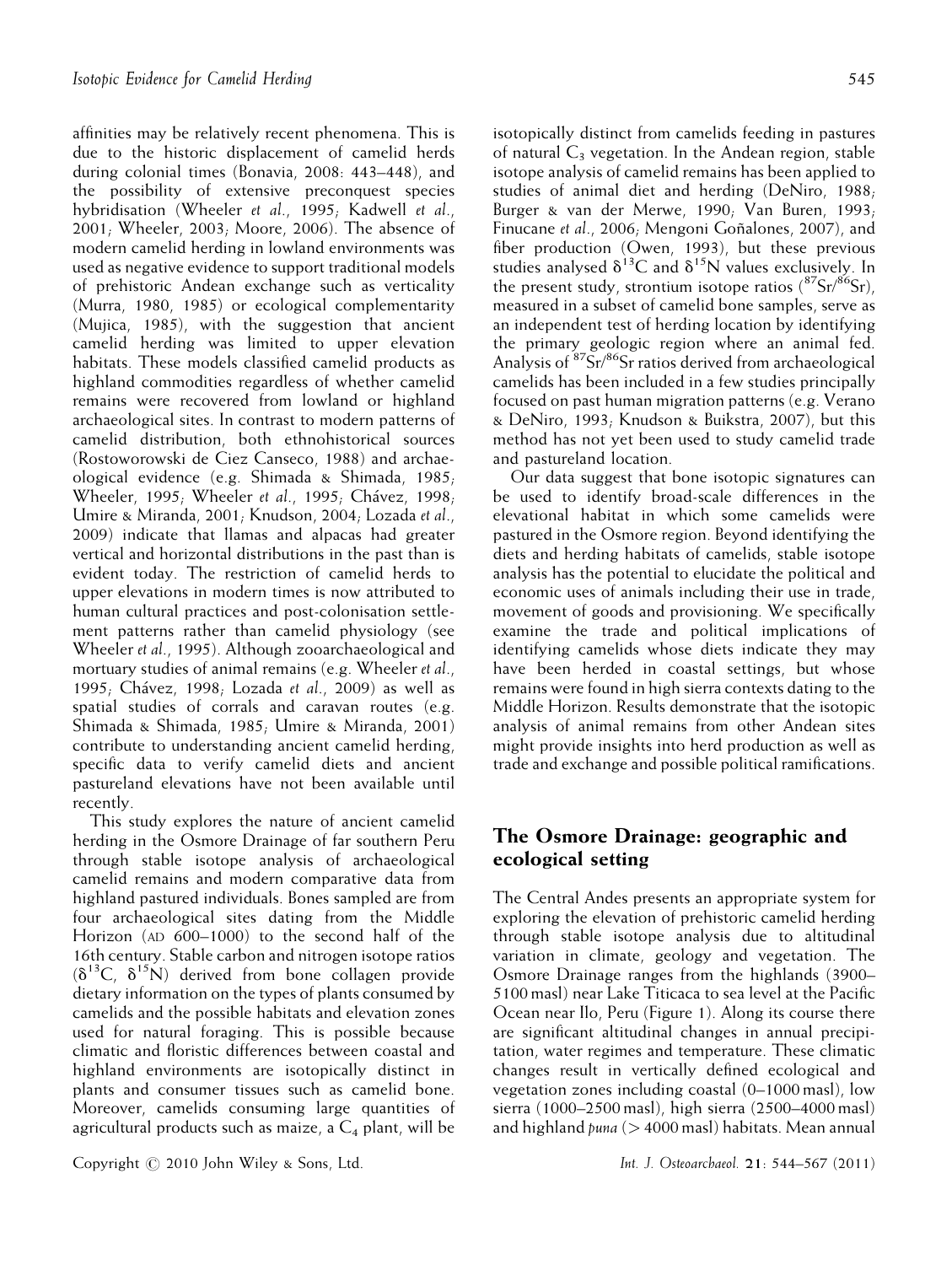

Figure 1. Map of Osmore Drainage, Peru showing elevation, study sites (circles) and modern cities (squares) mentioned in text

temperature varies according to altitude, ranging from  $\sim$ 18.3°C along the coast to 3.3°C in the highlands.

The amount and sources of water vary within the basin. Most of the drainage's surface water flow originates as seasonal rainfall on the western slopes of the Andes, with only minor contributions from melting snow (ONERN, 1976; Rice 1989). Precipitation is heaviest during January to April with pronounced dryness from June to August. On average, the highlands (ca. 3900–4800 masl) receive  $\sim$ 350 mm of precipitation per year, while coastal areas (ca. 6 masl) receive  $\sim$  5.3 mm. In the upper elevations of the basin the Osmore River branches into three tributaries, the Otoro, Torata and Tumilaca. At  $\sim$ 1500 masl the three channels unite to form the Osmore or Moquegua River that drains the fertile mid-valley. At  $\sim$ 1000 masl near the distal end of the low sierra habitat the main channel of the Osmore retreats underground (ONERN, 1976; Rice, 1989). A hyperarid gorge characterises the drainage until the river remerges in the coastal river valley at  $\sim$ 400 masl. The coastal valley is steep-sided and narrow, eventually opening to a broader fertile plain  $\sim$ 300 m wide (Owen, 1993). In addition to the main channel, freshwater is available in seeps and springs along the coastal plain, particularly north of the river (Clement & Moseley, 1991).

The coast of southern Peru is hyperarid constituting a central portion of the Peruvian Coastal Desert; therefore, vegetation is very restricted in distribution. In addition to springs, the coast acquires additional moisture from the seasonal accumulation of fog banks during the winter months (May–August). These dense coastal fogs (garua) create seasonal, moisture-dependent lomas (small hills) vegetation zones that are

546 E. K. Thornton et al.

characterised by mixed vegetation including scrub, cactus, airplants and wild potatoes (Dillon & Rundel, 1990). At the mouth of the Osmore near Ilo, Peru lomas vegetation occurs in a broad band parallel to the coast ranging from  $\sim$ 100 to 1000 masl ranging inland for several kilometers. Lomas vegetation can be used as grazing or pasture lands for domesticated camelids. In historic periods introduced Eurasian animals grazed in the lomas and highland camelids were sometimes brought to the lomas to feed, especially after El Niñoinduced rainfall which fosters increased vegetation (Murra, 1965; Caviedes, 1975; Masuda, 1985); however, modern camelids have not been observed in the Osmore lomas region for at least the last 25 years. These fog oases were also inhabited by wild camelids, particularly guanacos (Lama guanicoe), as well as white-tailed deer (Odocoileus virginianus), small mammals (e.g. foxes) and terrestrial birds (e.g. Peruvian thick-knees), but these species are very rare in the Osmore region today.

# Isotope analysis and south American camelids: diet and pastureland locations

Paleodietary reconstruction and sourcing of archaeological animal remains is possible because food and water resources vary predictably in the isotopic ratios of consumer tissues. Animals consume plants and water for food and it is the isotopic composition of their food and drink which is incorporated into their biological tissues (hair, skin, bone, tooth enamel, etc.). In this study, the variation in carbon  $(^{13}C/^{12}C)$ , nitrogen  $(15N)^{14}N$ ) and strontium  $(87Sr)^{86}Sr$ ) isotope ratios of camelid bone are explored with respect to isotopic variation of plants, soil and water sources in the Andean highlands and lowlands. Natural variation in isotopic signatures across these ecological zones allows the reconstruction of ancient camelid diet and herding location.

Light stable isotope ratios of carbon and nitrogen are measured using isotope ratio mass spectrometry (IRMS) against the isotopic ratio of a known standard. Stable isotope ratios are reported in delta notation  $(\delta)$ as parts per thousand (‰, per mil) which constitutes the difference of the sample from a standard reference material as outlined in the following equation:

 $\delta (\%)= [ (R_{\rm sample})/(R_{\rm standard}) -1] \times 1000$ 

where R is the ratio of the heavier isotope to the lighter isotope. The established standard for stable carbon isotope ratios ( $\delta^{13}$ C) is Vienna Pee Dee Belemnite (v-PDB) and for stable nitrogen isotope ratios ( $\delta^{15}$ N) is atmospheric air (AIR).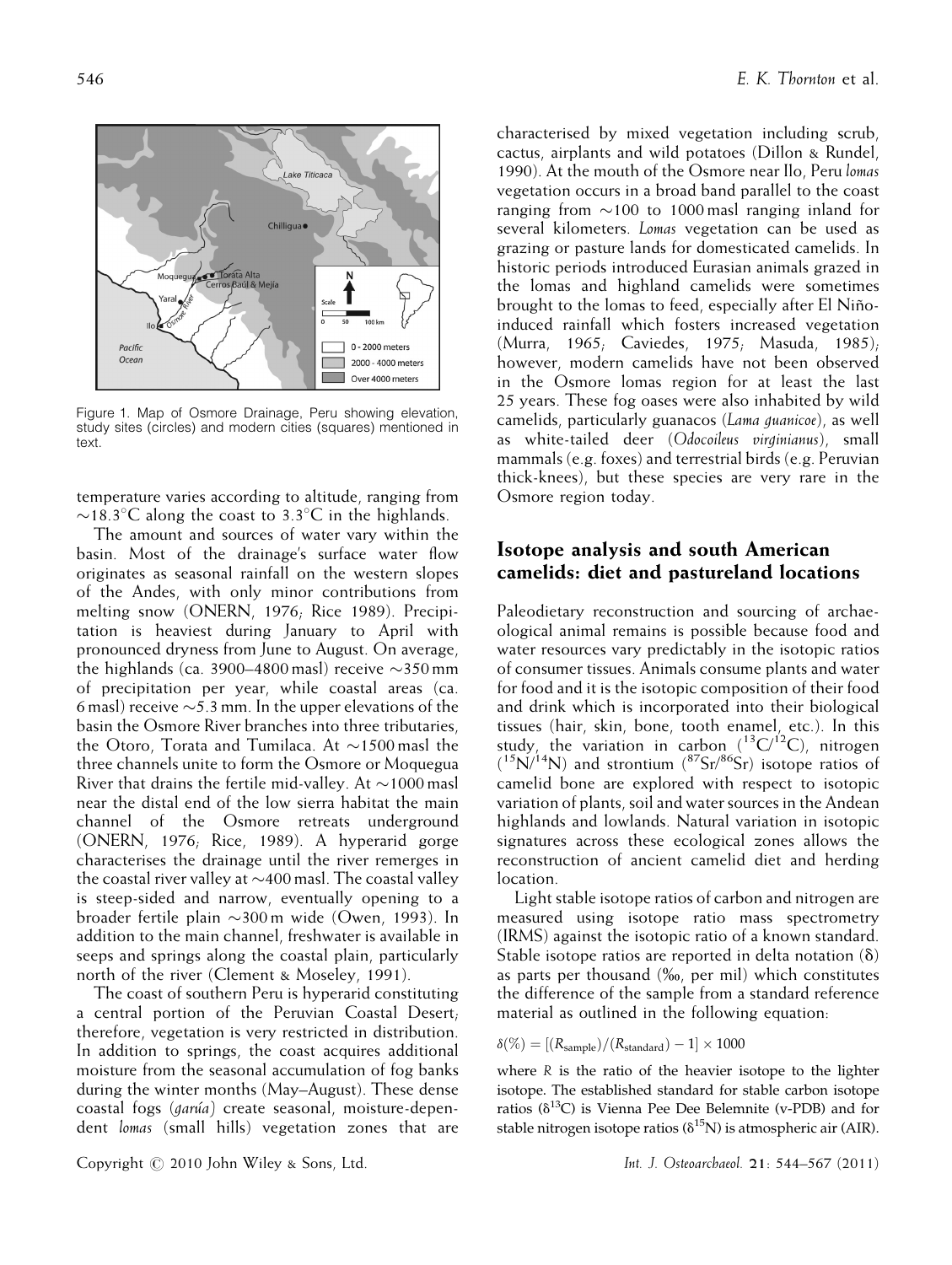Strontium is heavier and its ratio  $87Sr/86Sr$  is measured using thermal ionisation mass spectrometry (TIMS) and reported as an absolute value against its established standard, NBS-987.

### Carbon isotopes

Within terrestrial ecosystems,  $\delta^{13}$ C values of the producers (plants) at the base of the foodchain are determined by their photosynthetic pathway  $(C_3, C_4)$ or CAM). Calvin-Benson  $(C_3)$  plants (e.g. trees, shrubs, root crops, most broadleaf plants and temperate and high altitude grasses) dominate temperate and high elevation environments such as those found in the Central and Southern Andes.  $C_3$  plants produce a 3carbon molecule during photosynthesis and have  $\delta^{13}$ C values ranging from -20 to -35% with an average of  $-27\%$  (O'Leary, 1981). In contrast, Hatch-Slack  $(C_4)$  plants produce a 4-carbon molecule and include tropical and arid-adapted grasses such as maize, millet and some amaranths and chenopodiums with less negative  $\delta^{13}$ C values ranging from -9 to -15‰  $(average = -12.5\%)$  (Bender, 1971; Smith & Epstein, 1971; van der Merwe, 1982). CAM (Crassulacean Acid Metabolism) plants including cacti, bromeliads and epiphytes, have  $\delta^{13}$ C values intermediate to the  $\delta^{13}$ C values of C<sub>3</sub> and C<sub>4</sub> plants because of how these plants store and assimilate  $CO<sub>2</sub>$  during day and night (Osmond et al., 1973). Most CAM plants are succulents and do not contribute to camelid diets in the Andes (Bryant & Farfan, 1984; Reiner & Bryant, 1986; San Martin & Bryant, 1989; Genin et al., 1994; Castellaro et al., 2004; Castellaro et al., 2008). Therefore, in terms of terrestrial plant consumption by camelids,  $\delta^{13}$ C values from bone collagen distinguish primarily between  $C_3$  and  $C_4$  plant consumption.

The majority of plants available to foraging camelids in the central and southern Andes follow the  $C_3$ photosynthetic pathway. However, some  $C_4$  plants were also available, depending on foddering practices and pastureland elevation. Archaeological and ethnographic evidence suggests that domesticated camelids may have consumed maize, the only  $C_4$  cultigen available in the region during pre-Hispanic times (Shimada & Shimada, 1985; McCorkle, 1987; Burger & van der Merwe, 1990; Finucane et al., 2006; Mengoni Goñalones, 2007; Bonavia, 2008; Izeta et al., 2009). Maize could have been provided directly to camelids being kept in corrals, or herds could have been pastured on maize stubble after harvest. Wild  $C_4$ grasses such as Distichlis spicata (saltgrass), Eragrostis nigricans (lovegrass), Bouteloua simplexi (matted gramma), Muhlenbergia sp. (muhly) and Sporobolus rigens (dropseed) are also consumed by wild and domestic camelids (Shimada & Shimada, 1985; Candia & Dealmasso, 1995; Fernandez & Panarello, 1999–2001; Panarello & Fernandez, 2002). With the exception of Mulenbergia sp., most  $C_4$  plants in the region are found below 4000 masl (Figure 2). Altitudinal variation in the distribution of  $C_3$  and  $C_4$  plants is influenced by changes in temperature, sunlight and precipitation. In general, the percentage of  $C_4$  plants increases with decreasing altitude due to increases in temperature, irradiance and aridity at lower elevations (Terri & Stowe, 1976; Tieszen, 1979; Ehleringer et al., 1997; Connin et al., 1998). Along altitudinal transects in central Argentina, few  $C_3$  species were found growing



Figure 2. Expected  $\delta^{13}C$ ,  $\delta^{15}N$  and  $87$ Sr/ $86$ Sr values according to altitudinal variation within the Osmore Drainage, Peru.

Copyright  $\odot$  2010 John Wiley & Sons, Ltd. Int. J. Osteoarchaeol. 21: 544–567 (2011)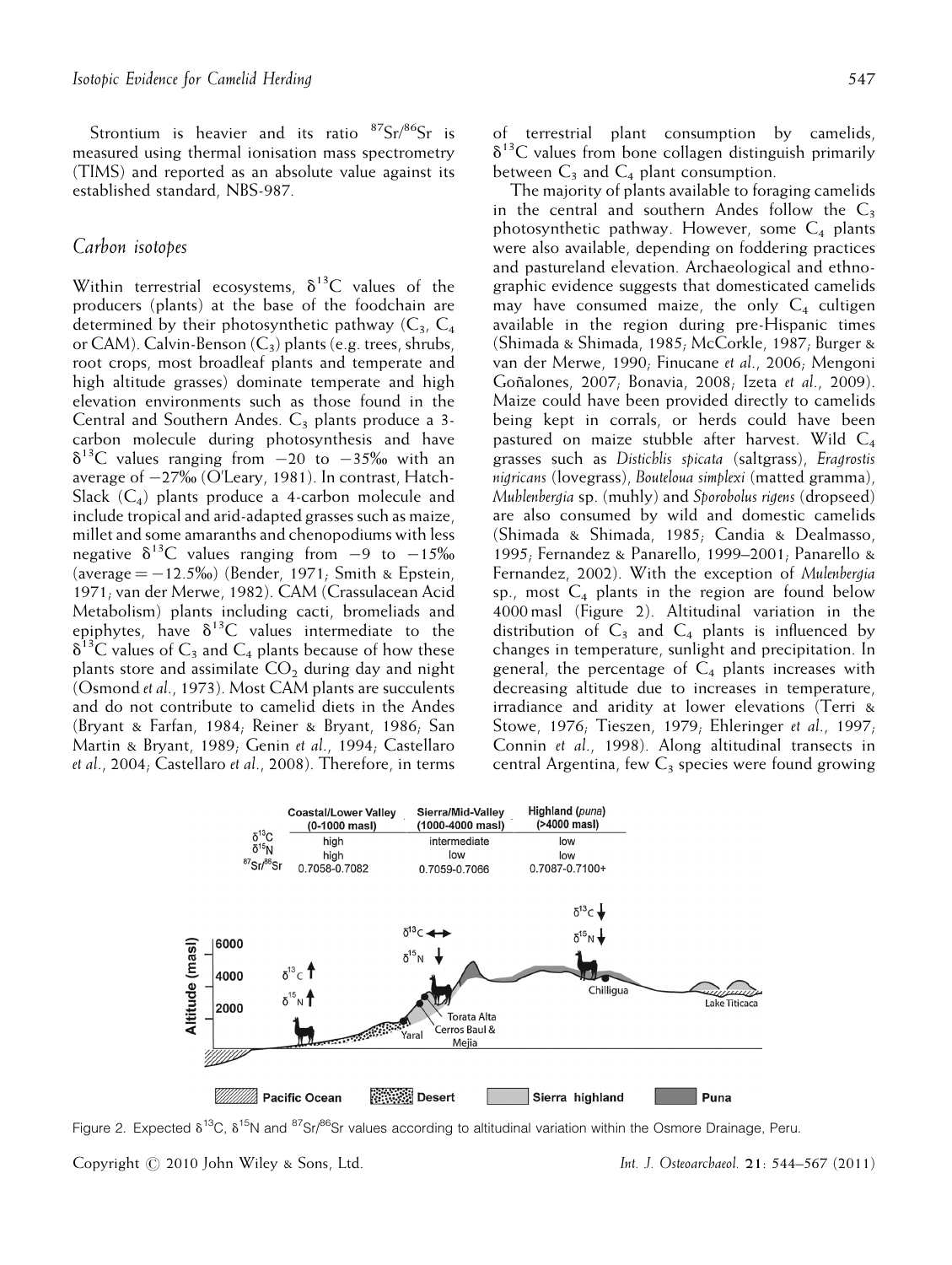below 1000 masl, and few  $C_4$  grasses were found in high sierra altitudes over 2400 masl (Cavagnaro, 1988; Cabido et al., 1997; Llano, 2009). In the Azapa Valley of northern Chile, which is broadly similar in climate and ecology to the Osmore Drainage, Tieszen & Chapman (1992) also report an absence of  $C_4$  species below 3500 masl.

Camelids feeding on natural pasture vegetation at coastal to low/high sierra elevations (< 3500 masl) therefore have increased access to wild  $C_4$  plants compared to highland puna  $(> 4000 \text{ mas})$  camelids who would feed exclusively on  $C_3$ -based diets. Isotopic studies of modern camelids in northwestern Argentina verify that animals feeding on natural forage at lower elevations consume more  $C_4$  vegetation and therefore have less negative  $\delta^{13}$ C values. Fernandez & Panarello  $(1999-2001)$  report very negative  $\delta^{13}$ C signatures  $(< -19\%)$  for camelids feeding over 4000 masl, and less negative  $\delta^{13}$ C values (-17.6 to -12.3%o) for individuals feeding below 4000 masl. The same pattern was observed in modern llamas studied by Yacobaccio et al. (2009) with mean  $\delta^{13}$ C values of -18.0‰ reported over  $3900 \text{ masl}$  and  $-16.4\%$  below 3900 masl<sup>1</sup>. No modern data are available for camelids feeding on natural forage at coastal or very low elevations (< 1000 masl) due to the scarcity of wild or domestic camelids in these habitats today. However, vegetation surveys suggest that camelid  $\delta^{13}$ C values would be less negative with decreasing altitude.

Although camelids are terrestrial herbivores, it has been suggested that seaweed may also be occasionally eaten by wild guanacos, or provided to domesticated camelids as fodder, especially in coastal areas (Bonavia, 2008: 404; Yesner et al., 2003: 286). Most marine plants utilise the  $C_3$  photosynthetic pathway and have average  $\delta^{13}$ C values of  $-19\%$ , although less negative values  $(-12$  to  $-6\%)$  have been observed in shallow water marine and estuarine species (Schoeninger & DeNiro, 1984; Walker & Deniro, 1986; Keegan & DeNiro, 1988; Ambrose et al., 1997). Limited numbers of modern seaweed specimens collected in northern and central Chile have  $\delta^{13}$ C values ranging from  $-28.7$ to -8.3%, with most of the specimens falling towards the higher end of this range  $(-17.3 \text{ to } -11.9\%)$ (Tieszen & Chapman, 1992; Aufderheide et al., 1994; Falabella et al., 2007). Camelids eating large quantities of seaweed may therefore have elevated carbon signatures similar to individuals consuming a mixed terrestrial  $C_3/C_4$  diet.

#### Nitrogen isotopes

On average, consumers have  $\delta^{15}N$  values 3–4‰ higher than their food resources (DeNiro & Epstein, 1981; Minagawa & Wada, 1984; Schoeninger & DeNiro, 1984; Schoeninger, 1985). Thus,  $\delta^{15}N$  values may be used to determine trophic level or the amount of meat consumption in omnivorous and carnivorous species. However,  $\delta^{15}N$  values can also be used to study herbivore diets containing nitrogen-enriched plants. They are particularly useful for distinguishing between marine and terrestrial diets because the  $\delta^{15}$ N values of marine plants are on average 4\% higher than terrestrial plants (Schoeninger et al., 1983; Walker & Deniro, 1986). Since carbon isotopes cannot necessarily distinguish between a camelid eating marine plants such as seaweed versus a camelid eating a terrestrial  $C_4$  plant-based diet,  $\delta^{15}N$  values provide an important component in camelid dietary reconstruction. To date, most studies of modern and archaeological camelid isotopes only report  $\delta^{13}$ C values (for exceptions see: DeNiro, 1988; Tieszen & Chapman, 1992; Verano & DeNiro, 1993; Finucane et al., 2006; Falabella et al., 2007; Mengoni Goñalones, 2007).

 $\delta^{15}$ N values also vary by local climate with less positive  $\delta^{15}N$  values found in areas with increased rainfall and elevation, and more positive  $\delta^{15}N$  values in arid, saline desert regions and in coastal soils (Virginia & Delwiche, 1982; Heaton, 1987; Ambrose, 1991). Terrestrial plants growing within coastal and low elevation portions (< 1000 masl) of the Osmore Drainage are expected, therefore, to have elevated  $\delta^{15}N$  values in comparison to terrestrial plants growing at higher altitudes (Figure 2). This expectation is supported by four modern lomas plant samples tested as part of this study, which have  $\delta^{15}N$  values similar to those reported by Evans & Ehleringer's (1994) study of lomas vegetation near the city of Paposo in northern Chile  $(\delta^{15}N \text{ range: } 6-12\%)$ . The lomas vegetation overlaps with the normal range of terrestrial plants growing in non-arid or saline soils, but the upper end of this range  $(> 9\%)$  may indicate plant response to arid and saline conditions, or the input of  $15N$  from sea spray or fog. Camelids feeding extensively on coastal or low elevation forage should therefore have high  $\delta^{15}$ N values in comparison to animals feeding primarily in the high sierra or puna.

Cultural practices, such as the use of compost, manure or guano to fertilise soils can also result in plants with higher  $\delta^{15}N$  signatures (Mizutani et al., 1991; Choi et al., 2002; Choi et al., 2003; Bol et al., 2005; Commisso & Nelson, 2006; Bogaard et al., 2007). In

<sup>&</sup>lt;sup>1</sup>All modern  $\delta^{13}$ C values listed here have been adjusted by +1.5% to account for the fossil fuel effect (Friedli et al., 1986; Marino & McElroy, 1991). This adjustment makes the modern isotopic data comparable to archaeological  $\delta^{13}$ C values reported in this paper.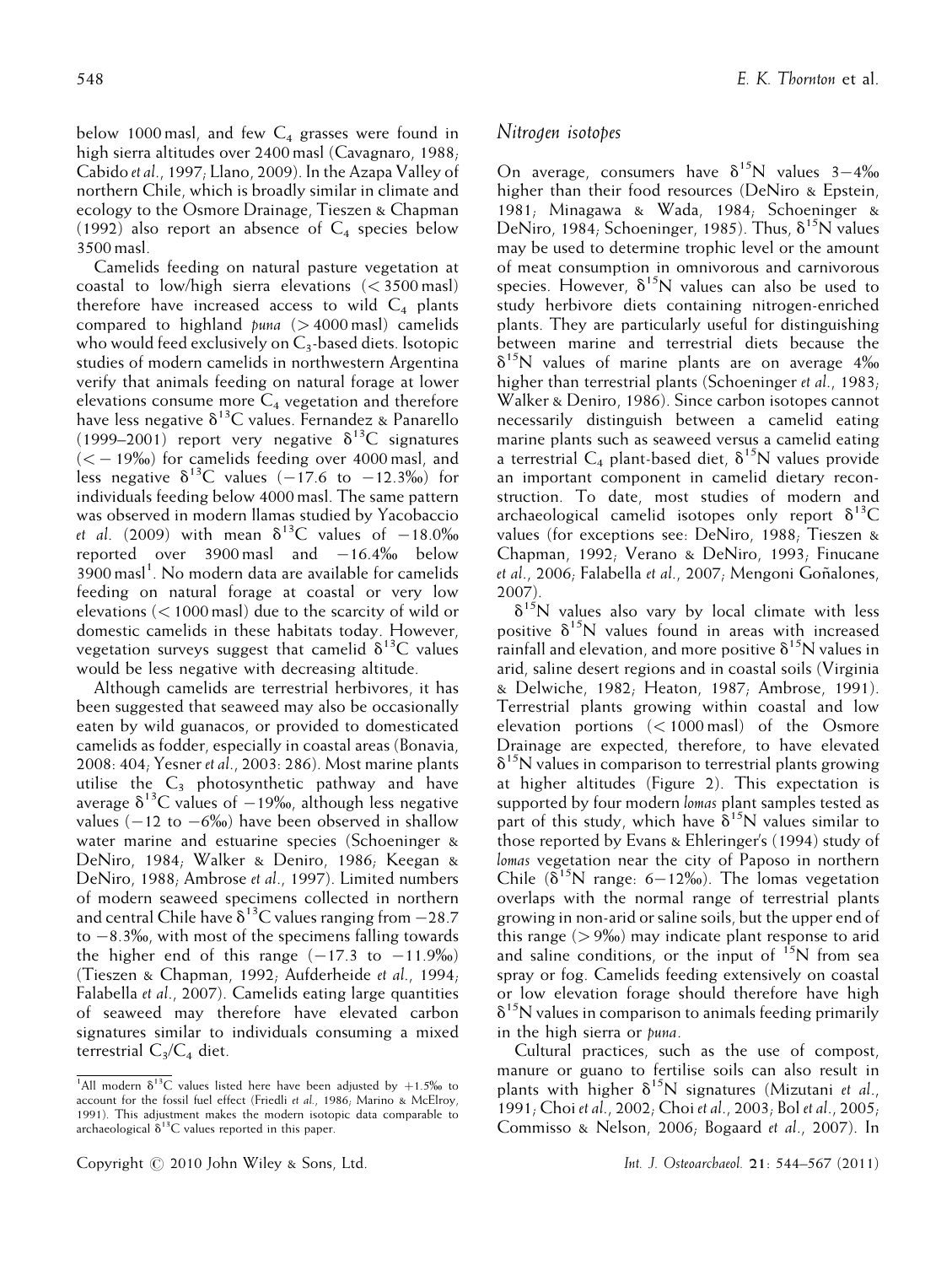some cases, fertilised plants have  $\delta^{15}N$  values  $> 10\%$ higher than plants grown in untreated soil (Choi et al., 2002). Plants grown in manured or fertilised fields have higher  $\delta^{15}N$  values due to the preferential loss of  $^{14}N$  in gaseous ammonia from the organic materials applied to the soil. The remaining ammonia is enriched in  $15$ N and is subsequently converted to nitrate and taken up by plants, which in turn show elevated  $\delta^{15}N$  values. Within the Osmore Valley, camelids feeding primarily on manured crops, or in fertilised fields could therefore exhibit elevated  $\delta^{15}N$  values.

### Strontium isotopes

Strontium isotope ratios  $(^{87}Sr/^{86}Sr)$  in rock, soil, groundwater and vegetation vary principally by the age and composition of a region's underlying bedrock (Sillen & Kavanagh, 1982; Sealy et al., 1991). As an animal feeds and drinks in a particular area, the local  $87Sr/86Sr$  value is recorded in its skeletal tissues. This occurs because Sr substitutes for Ca during mineralisation of bones and teeth (Likins et al., 1960; Nelson et al., 1986). Unlike light stable isotopes (e.g.  $\delta^{13}C$ ,  $\delta^{15}N$ ),  ${}^{87}Sr/{}^{86}Sr$  is incorporated into animal tissues without fractionation, and <sup>87</sup>Sr/<sup>86</sup>Sr signatures do not vary according to a species' size, diet or metabolism (Blum et al., 2000; Price et al., 2002), therefore they closely match local soil, plant and water signatures (Graustein, 1989).

Strontium isotope values recorded in human tooth enamel have been used to study past human migration throughout the Andes (e.g. Knudson, 2004; Knudson et al., 2005; Knudson, 2007, 2008; Knudson & Buikstra, 2007; Knudson & Price, 2007; Knudson & Tung, 2007; Slovak et al., 2009; Turner et al., 2009). Similar methods may be used to identify non-local animals in archaeological contexts. Based on published baseline data for the region, <sup>87</sup>Sr/<sup>86</sup>Sr values should broadly distinguish between animals residing primarily in the lower or middle versus upper reaches of the Osmore Valley, as well as those coming from isotopically distinct areas not within the immediate region. According to modern faunal specimens analysed by Knudson and colleagues (Knudson & Buikstra, 2007; Knudson & Price, 2007; Knudson, 2008), local  ${}^{87}Sr/{}^{86}Sr$  values in the lowest reaches of the Osmore Drainage (near Ilo) (Figure 1) range from 0.7058 to 0.7082. Farther up the drainage (near Moquegua) and the site of Cerro Baul, local  ${}^{87}Sr/{}^{86}Sr$  values range from 0.7059 to 0.7067. The Moquegua Valley has a narrower strontium range than that observed near Ilo, but the values still fall within the broader lower valley range. Due to this overlap,  ${}^{87}Sr/{}^{86}Sr$  values do not distinguish between camelids herded primarily at lower sierra versus high sierra locations within the Osmore Drainage. However, <sup>87</sup>Sr/86Sr values in the highland puna areas near Lake Titicaca (Figure 1) are distinct from those found at lower elevations in the region. Water samples from Lake Titicaca have  ${}^{87}Sr/{}^{86}Sr$  values of 0.7082-0.7085 (Grove et al., 2003) while modern fauna from the southeastern Lake Titicaca basin near the site of Tiwanaku have  ${}^{87}Sr/{}^{86}Sr$  values of 0.7083-0.7112 (Knudson et al., 2005; Knudson & Buikstra, 2007; Knudson & Price, 2007). Slightly higher  ${}^{87}Sr/{}^{86}Sr$  values ( $> 0.7120$ ) are observed in areas to the northeast and farther south of Lake Titicaca (Grove et al., 2003; Knudson et al., 2005). All of these baseline data conform to  ${}^{87}Sr/{}^{86}Sr$  values reported in the geological literature (Hawkesworth et al., 1982; James, 1982; Notsu & Lajo, 1984; Rogers & Hawkesworth, 1989; Carlier et al., 2005).

Since bone apatite remodels over time, <sup>87</sup>Sr/<sup>86</sup>Sr values recorded in camelid bone should reflect the average <sup>87</sup>Sr/<sup>86</sup>Sr values of the plants and water consumed by the individual over the last several years before death (Ericson, 1985; Sealy et al., 1991). Camelids feeding for extended periods of time on local plants and water in the coastal or lower sierra portion of the Osmore Drainage are expected to have  $87$ Sr/ $86$ Sr values of 0.7058–0.7082. In this same context, camelids consuming large quantities of marine plants such as seaweed would be expected to show  $87Sr/86Sr$  values approaching that of modern seawater  $({}^{87}Sr{}^{86}Sr = 0.7092)$  (Veizner, 1989). However, since these camelids would also be drinking from locally available freshwater sources and likely consuming some terrestrial plants their <sup>87</sup>Sr/<sup>86</sup>Sr values are expected to fall somewhere in between seawater and the local geological and surface water signature. Camelids feeding and drinking in the high sierra habitats near the sites of Cerro Baul and Torata Alta, are expected to have  ${}^{87}Sr/{}^{86}Sr$  values ranging from 0.7059 to 0.7067, while those feeding in the highland puna areas in the Lake Titicaca region should have  $87$ Sr/ $86$ Sr values  $> 0.7083$ . Animals moving extensively between the puna and low or high sierra portions of the Osmore Valley are expected to have intermediate or mixed  ${}^{87}Sr/{}^{86}Sr$  signatures. They would still be distinguishable from animals feeding and drinking in one primary region. Based on these expected values, strontium isotopes are most useful for identifying camelids that fed on marine resources, or those animals imported to the coastal or low/high sierra portions of the valley from the puna habitats near Lake Titicaca. It is not expected that the Sr results will distinguish between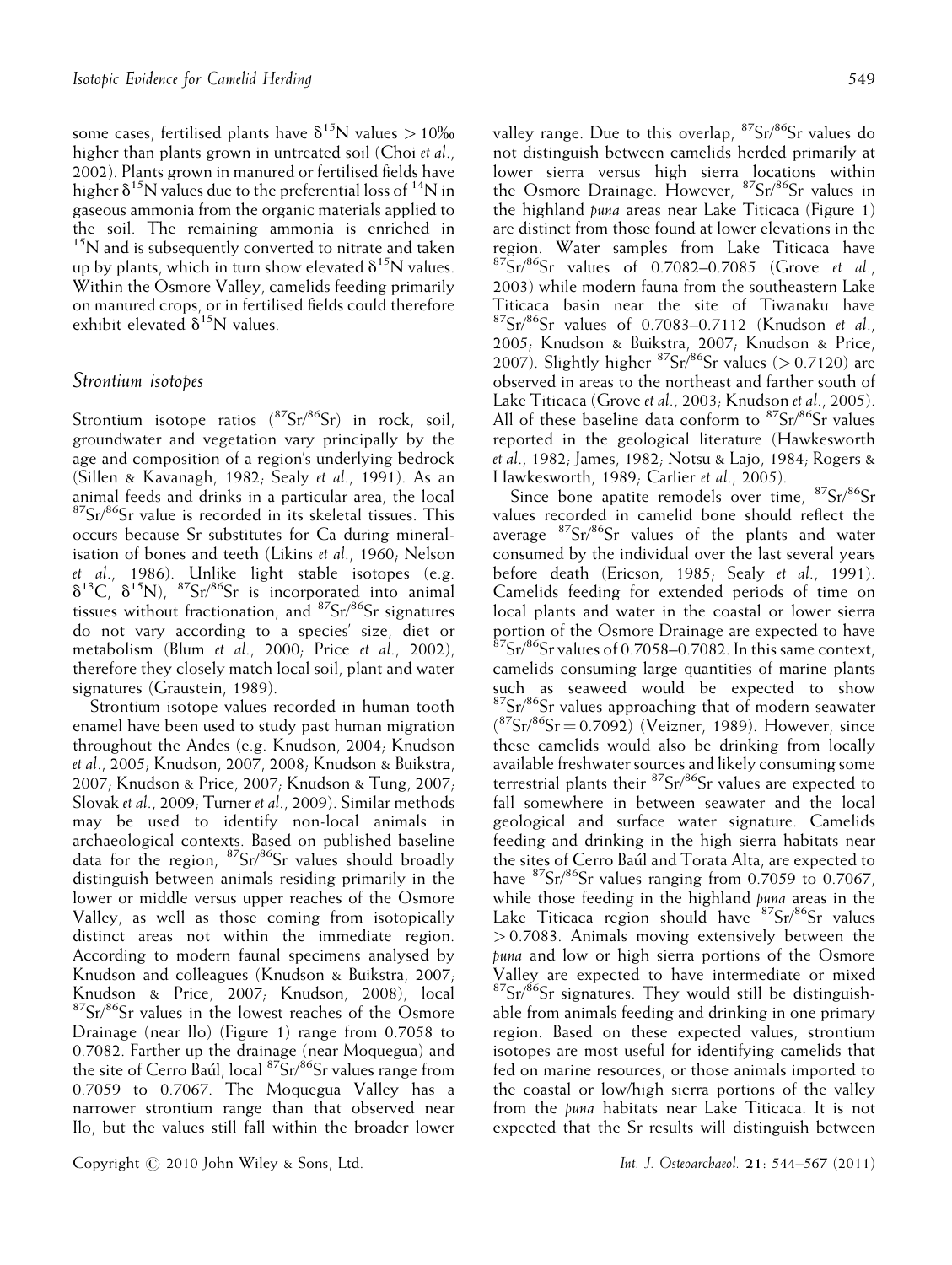terrestrially-fed camelids raised on the coast rather than in the low/high sierra due to overlap in the  $87\text{Sr}/86\text{Sr}$  ranges from these elevational regions.

### Camelid diet, altitude and multi-proxy expectations

Since bone remodels at a rate of  $\sim$ 2–10% per year, the isotopic signature recorded in bone reflects the average dietary input over the course of 10–30 years (Ambrose, 1993). Wild and domesticated camelids live on average 10–12 and 15–20 years, respectively (Flannery et al., 1989; Bonavia, 2008). The  $\delta^{13}C$ ,  $\delta^{15}N$  and  $8^5Sr/8^6Sr$ values recorded in their bones should therefore approximate the lifetime dietary average of the individual.

Although some individuals likely moved extensively between habitat zones, camelids habitually feeding on different resources in coastal, low/high sierra or puna habitats in the Osmore Drainage should differ in their isotopic signatures based on the underlying geology, surface water, and types of plants available for consumption (Figure 2). Camelids feeding on natural forage for extended periods of time at coastal or low/ high sierra altitudes should yield less negative  $\delta^{13}$ C values than those feeding in the puna due to the increased availability of  $C_4$  plants below 4000 masl. However, camelids feeding on maize or marine plants such as seaweed would also be expected to exhibit less negative  $\delta^{13}$ C values.

Camelids primarily residing at low or coastal elevations would also be expected to have higher  $\delta^{15}$ N values due to increased aridity, salinity and nitrogen input from sea spray or fog. Animals feeding on marine plants such as seaweed, would also have elevated  $\delta^{15}N$  values compared to individuals feeding exclusively on terrestrial plants at higher altitudes. The extensive use of compost, manure or guano as crop fertiliser could also raise the  $\delta^{15}N$  values in camelids feeding primarily on human cultigens, or on weeds growing in fallow fields.

As a final proxy of camelid diet and residency, strontium isotope values should distinguish between camelids pastured primarily in the puna versus those being kept in the low/high sierra or near the coast. Mixed isotopic signatures intermediate between the puna and sierra or coast would indicate extensive movement of animals between these habitat zones. Elevated strontium values approaching that of modern seawater would also indicate extensive camelid consumption of marine or estuarine plants.

### Site and sample descriptions

A sample of 28 archaeological camelids and 5 modern alpacas (Table 1) was analysed for  $\delta^{13}$ C and  $\delta^{15}$ N derived from bone collagen. Bones from four archaeological sites and three culture periods were included in the study to assess camelid dietary variation between different time periods and between sites located at different altitudes within the Osmore Valley. In addition, a sample of five modern alpacas from the community of Chilligua (4850 masl) was used to establish baseline  $\delta^{13}$ C and  $\delta^{15}$ N data for animals feeding on natural forage in the highland puna habitat. Four modern plant samples collected in the coastal lomas formations growing near Ilo, Peru were also isotopically assessed for  $\delta^{13}$ C and  $\delta^{15}$ N. Strontium isotope analysis was only conducted on archaeological camelid remains from Cerro Baúl.

The archaeological samples for this analysis include camelids from the Middle Horizon Wari sites of Cerro Baúl and Cerro Mejía located in the upper sierra at elevations of 2600 masl and 2450 masl, respectively. Samples are also included from the Late Intermediate Period, Chiribaya culture site of Yaral located at ca. 1000 masl, and the Late Horizon/Early Spanish Colonial site of Torata Alta located at 2700 masl. Although the archaeological samples are all from sites

Table 1. Summary of modern and archeological camelid bone samples

| Site            | Dates              | Elevation (masl) | Lama glama N | Lama pacos N | <i>Lama</i> sp. N | Total |
|-----------------|--------------------|------------------|--------------|--------------|-------------------|-------|
| Cerro Baúl      | AD 600-1000        | 2500             |              |              |                   | 11    |
| Cerro Mejía     | AD 650-800         | 2500             |              |              |                   |       |
| Yaral           | AD 1000-1200       | 1000             | $4^{\rm a}$  |              |                   |       |
| Torata Alta     | 16-17th Century AD | 2500             |              |              |                   |       |
| Chilligua, Peru | Modern             | 4850             |              |              |                   |       |
| Totals          |                    |                  |              |              | 18                | 33    |

<sup>a</sup>One individual was eliminated from the analysis due to an unacceptable C/N ratio.

b Species identification based on metacarpal measurements (Kent 1982).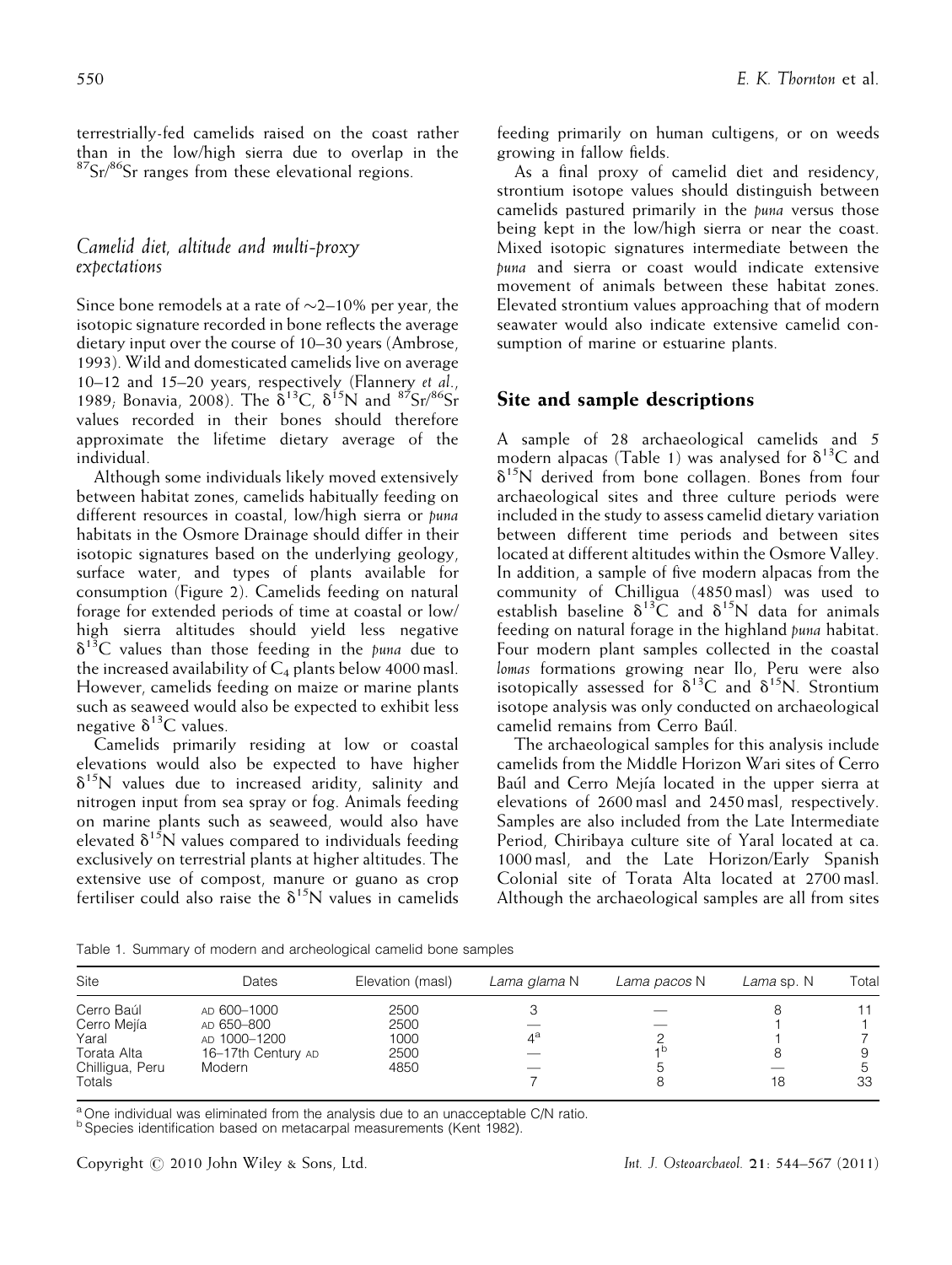located in low (1000–2500 masl) and high sierra (2500–4000 masl) settings and none are from coastal  $(< 1000 \,\text{mas}$ ) archaeological contexts, the data provide preliminary results that can be used to gauge the utility of isotopic analyses to identify past herding locales in the Osmore basin.

Taxonomic identification of archaeological camelids is limited by the difficulty of distinguishing between the four camelid species based on post-cranial osteological evidence alone (Kent, 1982; Wheeler et al., 1995; Aldenderfer, 2001). Although wild camelids cannot be ruled out, the context and general size of the camelids from Cerros Baúl and Mejía and Torata Alta strongly suggest that the camelids were either domesticated llamas or alpacas. The Yaral samples came from complete mummified camelids identified as either llamas or alpacas by Dr Jane Wheeler (San Marcos University, Lima).

## Cerro Baúl and Cerro Mejía

The ceremonial/administrative site of Cerro Baúl, along with its smaller associated sites, represents the farthest southern expansion of the Wari Empire during the Middle Horizon (Moseley et al., 1991; Williams, 2001, 2009). Located in the Moquegua middle sierra, Cerro Baul was constructed on the summit of a large, sheersided mesa rising 600 m above the valley floor. The site served as a regional capital for several smaller Wari sites located nearby including Cerro Mejía, a residential and/or craft production site (Nash, 2002). Cerro Baúl's engagement in long distance trade or tribute networks with coastal areas is evidenced by the presence of imported coastal resources such as several species of marine fish and shellfish (Moseley et al., 2005). The Wari occupied Cerros Baúl and Mejía and the upper part of the Osmore Valley from roughly AD 600 to 1000 after which the colony was abandoned (Williams, 2001, 2002, 2006).

Land appropriate for prolonged camelid herding does not appear to be available in the area directly around the site, but Feldman (1989) notes the presence of rectangular, 'corral-like' structures on nearby hillsides that may be contemporaneous with Cerro Baúl. Preliminary zooarchaeological analysis indicates that camelids served as the sites' main source of animal protein (deFrance, 2004; Moseley et al., 2005; Williams *et al.*, 2008). The camelid remains  $(n = 12)$  used in this study come from various architectural features located on the summits of Cerro Baúl and Cerro Mejía. Only one sample was used from Cerro Mejía because most camelid bones at the site were burnt, which makes them unreliable and inappropriate for isotopic analysis.

Five of the Cerro Baúl camelids were recovered from a palace complex (Unit 9). Significantly, the camelid bones and other faunal remains found in association with the palace's interior patio may represent the remains of a mortuary feasting event (deFrance & Nash, 2007). Four other camelid samples were excavated from two separate D-shaped temple structures (Units 5 and 10) located southwest of the palace. The final two camelid samples came from Unit 2, a residential structure located northeast of the palace, and Unit 8, a structure situated between the residential and ceremonial sectors of the site (Williams, 2001).

### Yaral

Yaral (ca. 1000 masl) is located  $\sim$  50 km from the coast at the distal elevation of the low sierra. Dating to ca. AD 1000–1200, the Late Intermediate Period site represents a Chiribaya agricultural settlement established along the lowest reaches of arable land within the Moquegua Valley (Rice, 1993). Faunal remains indicate the importance of camelids to both ritual and subsistence activities at Yaral (Buikstra, 1995; Chávez, 1998). Twenty-six intact, naturally mummified llamas and alpacas were excavated from the floors of domestic structures. Bone samples from seven of the camelid mummies (2 alpacas, 5 llamas) are analysed in this study. Since Chiribaya settlements have only been identified in the coastal and middle valley portions of the Osmore Drainage, camelids herded in the highlands would have been acquired through trade with outside cultural groups. However, an expanse of flat river valley suitable for lower elevation agriculture, or possibly camelid herding, lies just north of the site (Wheeler et al., 1995).

### Torata Alta

The Late Horizon/Early Colonial site of Torata Alta (ca. 2700 masl) is situated along the Torata River, an upper tributary of the Osmore Drainage. Although the site may have been established during the Late Horizon (Van Buren, 1993; Van Buren et al., 1993), the faunal materials included here are from 16th century contexts associated with indigenous inhabitants (deFrance, 1993). Extensive prehistoric and modern agricultural terracing surrounds the site where native and introduced crops such as corn, wheat, alfalfa, potatoes and other vegetables are grown (Van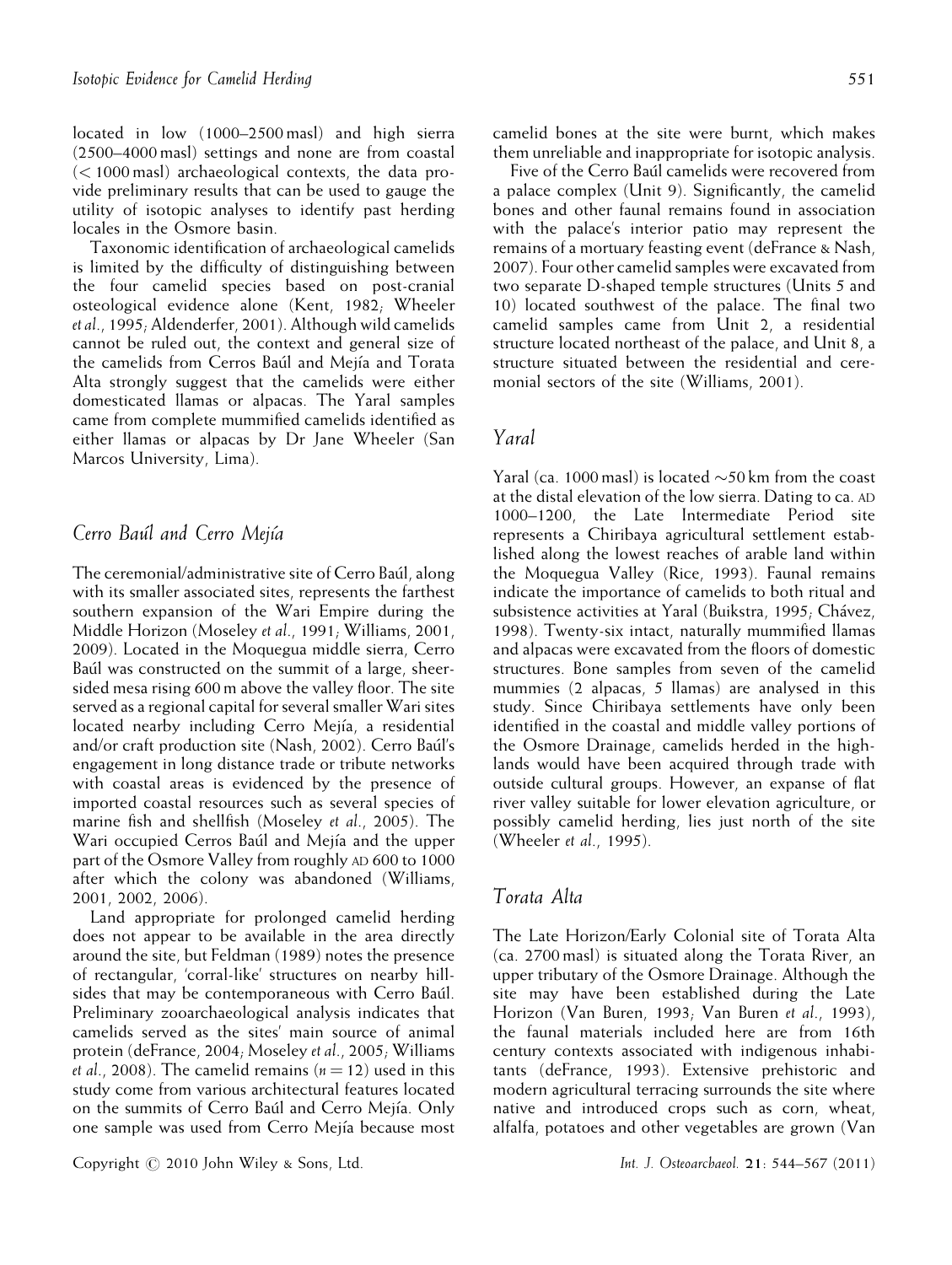Buren et al., 1993). Zooarchaeological data indicate that camelids were the principal source of dietary protein during the 16th century, and that camelid herds were possibly locally maintained (deFrance, 1993). However, 16th century colonial documents also claim that the residents of the Moquegua Valley (and probably the Torata Valley as well) traded agricultural products for camelids and camelid wool from highland populations living within the Titicaca Basin (Murra, 1965).

Camelid samples  $(n = 9)$  were selected from proveniences sealed under a layer of volcanic ash deposited during the AD 1600 volcanic eruption of the Huaynaputina volcano. This serves to reduce the possibility that these were camelids fed on  $C_3$  colonial cultigens such as wheat and alfalfa; however, it is still possible that the diet of indigenous animals had shifted to introduced crops. The zooarchaeological data from Torata Alta indicate that juvenile to adult animals were present and butchered on the site, thus suggesting that the animals either were pastured locally or were obtained from herding specialists on the hoof (deFrance, 1993). However, a previous  $\delta^{13}$ C analysis of camelid remains from the site conducted concluded that the site's camelids were of highland origin (Van Buren, 1993).

# Modern animal and plant samples

Modern alpaca bone specimens  $(n = 5)$  were collected from puna and bofedales pasturelands near the town of Chilligua, Peru (4850 masl). At the time of collection, local herds contained only alpacas and no definitive llama remains were available in the local refuse deposits. Since llamas and alpacas feeding in highland pastures are expected to have similar  $\delta^{13}C$  and  $\delta^{15}$ N values, the modern specimens may be used as comparative data for all of the archaeological camelids. We also analysed four modern lomas plant samples collected near the coastal city of Ilo, Peru. The plants include two  $C_3$  plants (Astragalus triflorus and Spergularia congestifolia) and two  $C_4$  grasses (Cenchrus humilis and Eragrostis peruviana).

# Methods

Sample preparation and analysis was conducted in the University of Florida Bone Chemistry Lab and Stable Isotope Lab in the departments of Anthropology and Geological Sciences, respectively. Bone samples were manually cleaned and sonicated in distilled water

Copyright  $\odot$  2010 John Wiley & Sons, Ltd. Int. J. Osteoarchaeol. 21: 544–567 (2011)

to remove visible dirt and debris. After cleaning, archaeological bone samples were gently crushed with a mortar and pestle. Modern bone samples were resistant to manual breakage and were therefore ground using a Spex 6700 freezer/mill.

Lipids were removed from both modern and archaeological bone samples using a Dionex Accelerated Solvent Extractor (ASE). Samples were infused with petroleum ether, heated to  $100^{\circ}$ C, soaked for 5 min, rinsed, and dried with compressed nitrogen. The removal of lipids was a necessary step due to their abundance in well-preserved modern remains and possible presence in archaeological remains. Residual lipids may skew bone collagen  $\delta^{13}$ C values by up to 7% (Evershed et al., 1995; Liden et al., 1995). Bone collagen isolation procedures for  $\delta^{13}$ C and  $\delta^{15}$ N isotope analysis followed the methods outlined in previous publications (Ambrose, 1990; Norr, 1995). Sample quality was evaluated using percent collagen yield and atomic C:N ratio (DeNiro, 1985).

Isotopic analysis of organic material (bone collagen and modern plant samples) was conducted on a Finnigan-MAT DeltaPlus isotope ratio mass spectrometer. Precision of analysis was  $\pm 0.2\%$  for  $\delta^{13}$ C and  $\delta^{15}$ N. Collagen samples were also combusted in a Carlo Erba NA 1500 CNS elemental analyser to measure the volume of  $CO<sub>2</sub>$  and  $N<sub>2</sub>$  preserved in the sample. All modern  $\delta^{13}$ C values are reported with a  $+1.5%$  correction factor to account for modern enrichment of atmospheric  ${}^{12}C$  caused by the burning of fossil fuels (Friedli et al., 1986; Marino & McElroy, 1991).

Strontium isotope analysis was done in a class 1000 clean lab in the University of Florida's Department of Geological Sciences. Ground bone samples were pretreated for 30 min in a 5% acetic acid solution to remove post-depositional contaminants, and rinsed to neutral with 4x distilled water. The samples were then transferred to sterile Teflon beakers and hot-digested in 3 ml of 50%  $HNO<sub>3</sub>$  (optima). Once digested, the samples were uncapped and left overnight in a sterile laminar flow fumehood to evaporate. Dried samples were re-dissolved in 3.5N  $HNO<sub>3</sub>$  the following day and loaded into cation exchange columns packed with strontium-selective crown ether resin to isolate strontium from other ions. Dissolved samples  $(200 \mu l)$ each) were added to each column and rinsed through four times with 100  $\mu$ l of 3.5N HNO<sub>3</sub>. After a final rinse with 1ml  $HNO<sub>3</sub>$ , the isolated strontium as collected in 1.5 ml 4x distilled  $H_2O$ . Sample  ${}^{87}Sr/{}^{86}Sr$ was measured with at Micromass Sector 54 thermal ionisation mass spectrometer (TIMS). Multiple samples of the strontium standard NBS-987 were run to confirm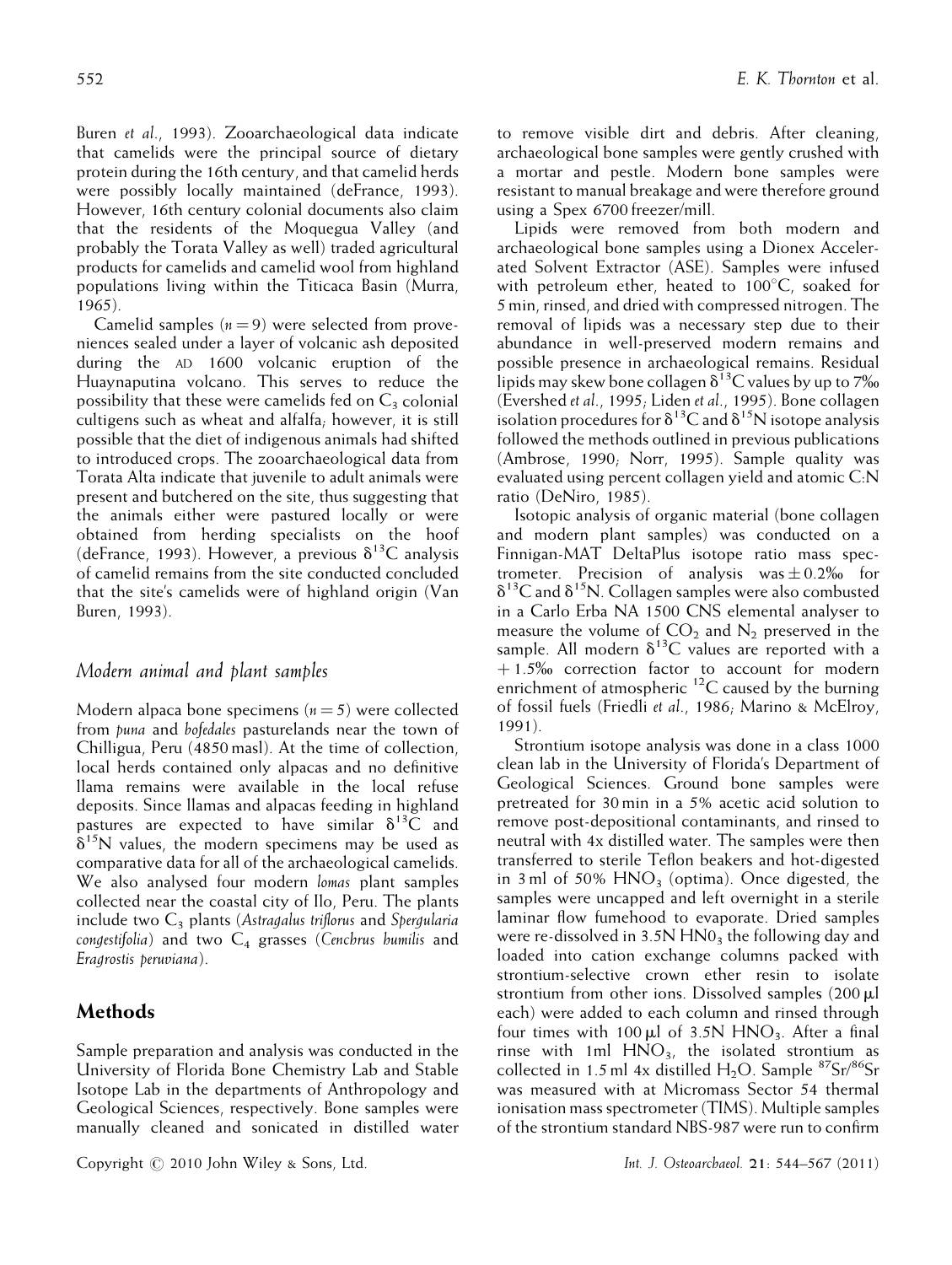instrument accuracy. External precision of analysis was  $\pm$  0.00002 (2 sigma absolute) based on 314 analyses of NBS-987.

# Results

The  $\delta^{13}C$ ,  $\delta^{15}N$  and  ${}^{87}Sr/{}^{86}Sr$  data of the faunal and botanical samples are listed in Table 2. Figure 3 illustrates the faunal sample's  $\delta^{13}$ C and  $\delta^{15}$ N distribution. The boxes in Figure 3 represent the estimated ranges of herbivore bone collagen based on Tieszen and Chapman's (1992) modern survey of plant and animal resources in the Azapa Valley of northern Chile. This study provides the best reference sample for the isotopic composition of available plant resources in the Osmore Valley, due to its geographic proximity and similar altitudinal climatic variation. However, the  $\delta^{15}$ N range for terrestrial plants has been expanded upwards to account for the elevated  $\delta^{15}N$  values (6.3– 10.7%) identified in the four modern lomas plants we tested from within the Osmore Valley (Table 2). The elevated plant  $\delta^{15}N$  values are likely due to the highly arid and saline soil conditions found in the

Table 2. Stable isotope ratios of modern and archaeological samples from the Osmore Drainage, Peru

| Taxon                                           | Unit/feature    | $\delta^{13}C$        | $\delta^{15}N$ | C/N              | $87$ Sr/ $86$ Sr |
|-------------------------------------------------|-----------------|-----------------------|----------------|------------------|------------------|
|                                                 |                 |                       |                |                  |                  |
| Cerro Baúl (archaeological):                    |                 |                       |                |                  |                  |
| Lama sp.                                        | Unit 9B         | $-10.23$              | 14.27          | 3.4              | 0.70587          |
| Lama sp.                                        | Unit 9B         | $-11.80$              | 12.62          | 3.4              | 0.70654          |
| Lama sp.                                        | Unit 9B         | $-13.34$              | 10.10          | 3.3              | 0.70676          |
| Lama sp.                                        | Unit 9B         | $-16.09$              | 7.59           | 3.3              | 0.70685          |
| Lama sp.                                        | Unit 5          | $-17.32$              | 6.35           | 3.3              | 0.70612          |
| Lama sp.                                        | Unit 9          | $-18.03$              | 7.87           | 3.3              | 0.70683          |
| Lama glama                                      | Unit 8          | $-18.12$              | 9.15           | 3.3              | 0.70669          |
| Lama sp.                                        | Unit 10A        | $-18.62$              | 4.24           | 3.4              | 0.71164          |
| Lama glama                                      | Unit 5G         | $-18.83$              | 7.81           | 3.3              | 0.70612          |
| Lama sp.                                        | Unit 2          | $-19.01$              | 7.10           | 3.4              | 0.70660          |
| Lama glama                                      | Unit 5G         | $-19.53$              | 4.65           | 3.4              | 0.70638          |
| Cerro Mejía (archaeological):                   |                 |                       |                |                  |                  |
| Lama sp.                                        | <b>Unit 145</b> | $-18.93$              | 6.30           | 3.3              |                  |
| Yaral (archaeological):                         |                 |                       |                |                  |                  |
| Lama pacos                                      | Feature 314     | $-17.20$              | 9.79           | 3.3              |                  |
| Lama glama                                      | Feature 227     | $-18.13$              | 6.96           | 3.3              |                  |
| Lama glama                                      | Feature 235     | $-18.43$              | 7.77           | 3.3              |                  |
| Lama glama                                      | Feature 273     | $-18.80$              | 7.23           | 3.3              |                  |
| Lama pacos                                      | Feature 317     | $-19.35$              | 10.25          | 3.3              |                  |
| Lama sp.                                        | Feature 236     | $-20.44$              | 7.43           | 3.4              |                  |
| Lama glama <sup>a</sup>                         | Feature 844     | $-26.41$ <sup>a</sup> | $-1.86^{a}$    | 5.4 <sup>a</sup> |                  |
| Torata Alta (archaeological):                   |                 |                       |                |                  |                  |
| Lama sp.                                        | ON/3E           | $-16.46$              | 4.97           | 3.2              |                  |
| Lama sp.                                        | <b>2N/0E</b>    | $-17.67$              | 8.23           | 3.3              |                  |
| Lama sp.                                        | ON/1E           | $-17.84$              | 8.20           | 3.3              |                  |
| Lama sp.                                        | ON/1E           | $-18.03$              | 7.76           | 3.3              |                  |
| Lama sp.                                        | ON/1E           | $-18.47$              | 8.78           | 3.4              |                  |
| Lama pacos                                      | ON/4E           | $-18.49$              | 7.63           | 3.3              |                  |
| Lama sp.                                        | 0N/5.5E         | $-18.66$              | 6.78           | 3.3              |                  |
| Lama sp.                                        | 3.5N/1E         | $-18.83$              | 7.63           | 3.3              |                  |
| Lama sp.                                        | 0N/5.5E         | $-19.69$              | 8.59           | 3.3              |                  |
| Chilligua, Peru (modern):                       |                 |                       |                |                  |                  |
| Lama pacos                                      |                 | $-19.46$ <sup>b</sup> | 5.41           | 3.3              |                  |
| Lama pacos                                      |                 | $-19.22$ b            | 4.99           | 3.3              |                  |
| Lama pacos                                      |                 | $-19.08$ <sup>b</sup> | 5.74           | 3.3              |                  |
| Lama pacos                                      |                 | $-19.00$ b            | 5.34           | 3.3              |                  |
| Lama pacos                                      |                 | $-18.99$ b            | 5.20           | 3.3              |                  |
| Lomas plants (modern)—collected near Ilo, Peru: |                 |                       |                |                  |                  |
| Cenchrus humilis                                |                 | $-12.02$ <sup>b</sup> | 6.33           |                  |                  |
| Eragrostis peruviana                            |                 | $-12.11$ <sup>b</sup> | 8.33           |                  |                  |
| Astragalus triflorus                            |                 | $-22.21$ b            | 9.33           |                  |                  |
| Spergularia congestifolia                       |                 | $-22.91$ <sup>b</sup> | 10.63          |                  |                  |
|                                                 |                 |                       |                |                  |                  |

a Sample not included in graphs or calculation of means due to an unacceptable C/N ratio.

 $b$  Modern  $\delta^{13}$ C values adjusted by  $+1.5$  per mil (%) to account for modern enrichment of atmospheric  $12$ C caused by the burning of fossil fuels (Friedli et al., 1986; Marino & McElroy, 1991).

Copyright  $\circled{c}$  2010 John Wiley & Sons, Ltd. Int. J. Osteoarchaeol. 21: 544–567 (2011)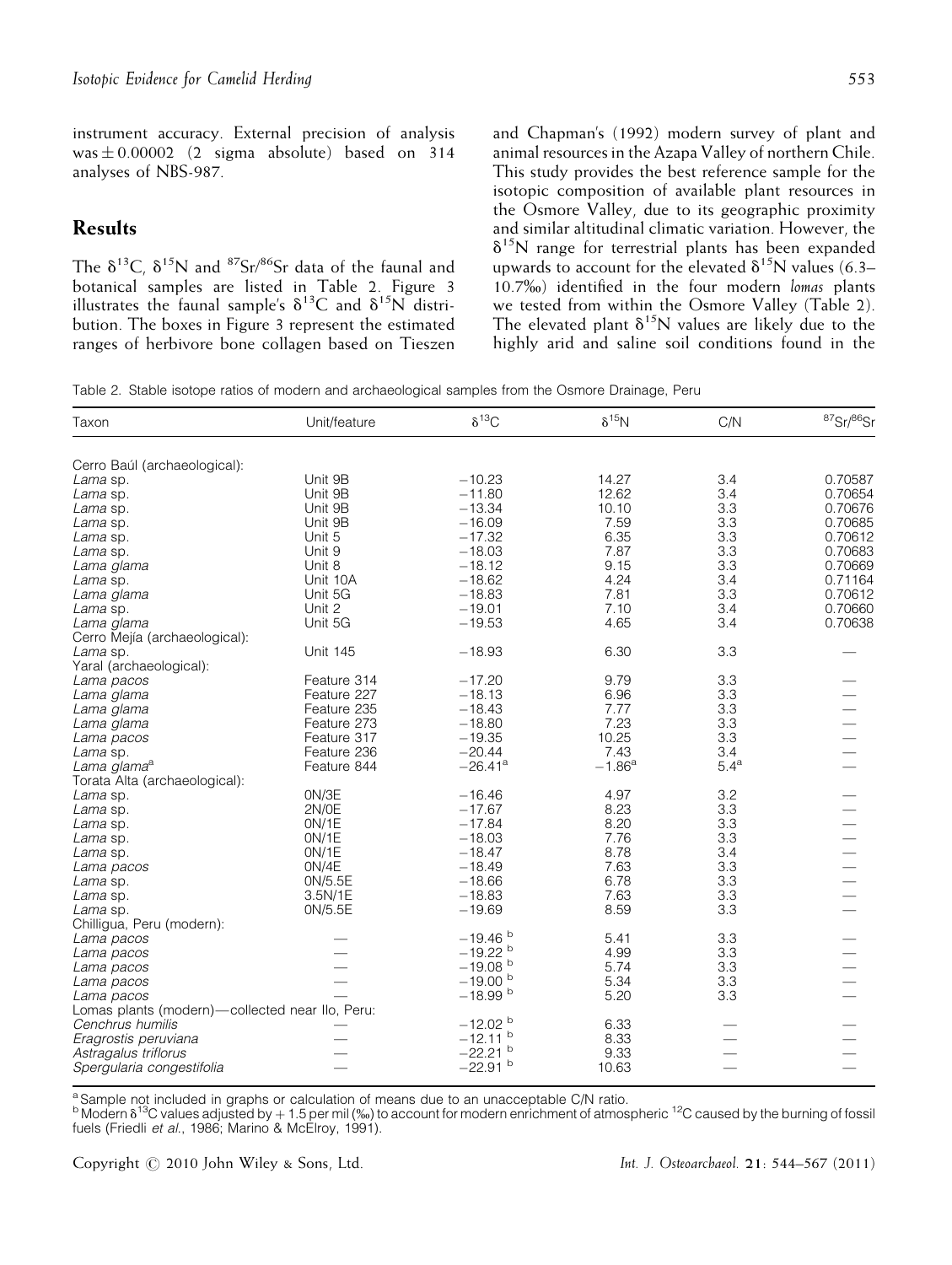

Figure 3. Archaeological and modern  $\delta^{13}C$  and  $\delta^{15}N$  values from bone collagen. Isotopic ranges denoted by solid lines are based on Tieszen & Chapman (1992). Dotted lines represent extended  $\delta^{15}N$  ranges based on modern lomas plants tested from within the Osmore Drainage.

lower reaches of the drainage. Table 3 and Figure 4 draw comparisons between the current dataset and previously published  $\delta^{13}$ C and  $\delta^{15}$ N values from South American camelids. <sup>87</sup>Sr/<sup>86</sup>Sr values for archaeological camelids from Cerro Baúl are presented in Figure 5.

### Carbon and nitrogen isotopes

The Cerro Baúl camelids have  $\delta^{13}$ C values ranging from  $-19.53$  to  $-10.23\%$  ( $\bar{x} = -16.45\%$   $\pm$  3.2). The single camelid from Cerro Mejía has a  $\delta^{13}$ C value of  $-18.93\%$ . Most of these individuals have  $\delta^{13}$ C values consistent with a diet of mainly  $C_3$  vegetation but three camelids from Cerro Baúl have significantly less negative  $\delta^{13}$ C values (-13.34 to -10.23‰) indicating a mixed  $C_3/C_4$  diet and/or consumption of marine vegetation. Yaral camelid results are more homogeneous with  $\delta^{13}$ C values ranging from -20.44 to  $-17.20\%$  ( $\bar{x} = -18.73\%$  ± 1.1), within the range of terrestrial C<sub>3</sub> herbivores. Camelids from Torata Alta have  $\delta^{13}$ C values similar to those from Yaral, ranging from  $-19.69$  to  $-16.46\%$  ( $\bar{x} = -18.24\%$   $\pm$  0.9). In a previous isotopic study of camelids from Torata Alta,

bone collagen  $\delta^{13}$ C ratios ranged between  $-21.7$  to -18.2 % (Van Buren, 1993). Based on their low  $\delta^{13}$ C values, all of the camelids in this previous study were interpreted as being pastured in highland puna habitats before being transported to Torata Alta shortly before slaughter.

Modern highland alpacas exhibit little variation in  $\delta^{13}$ C value, ranging between -19.46 to -18.99%  $(\bar{x} = -19.15\% \pm 0.2)$ . The sample's homogeneity may be due to the selection of modern samples from a single flock feeding year-round in a bofedales habitat. However, the  $\delta^{13}$ C values are similar to data reported by Schoeninger & DeNiro (1982) for modern highland camelids at La Raya Research Station  $(\sim 4500 \text{ mas}!)$ near Cuzco, Peru ( $\delta^{13}$ C =  $-19.3$  to  $-18.7\%$ o). Overall, modern highland camelids fall within the lower range of  $\delta^{13}$ C values, suggesting a greater reliance on C<sub>3</sub> plants.

The three Cerro Baúl camelids with less negative  $\delta^{13}$ C values also have elevated  $\delta^{15}$ N values between 10.10 and 14.27%. This result is supported by a correlation between  $\delta^{13}$ C and  $\delta^{15}$ N within the Cerro Baúl sample  $(r^2 = 0.798, p < 0.001)$ . The remaining nine camelids from Cerro Baúl and Cerro Mejía have  $\delta^{15}$ N values between 4.24 and 9.15%, within the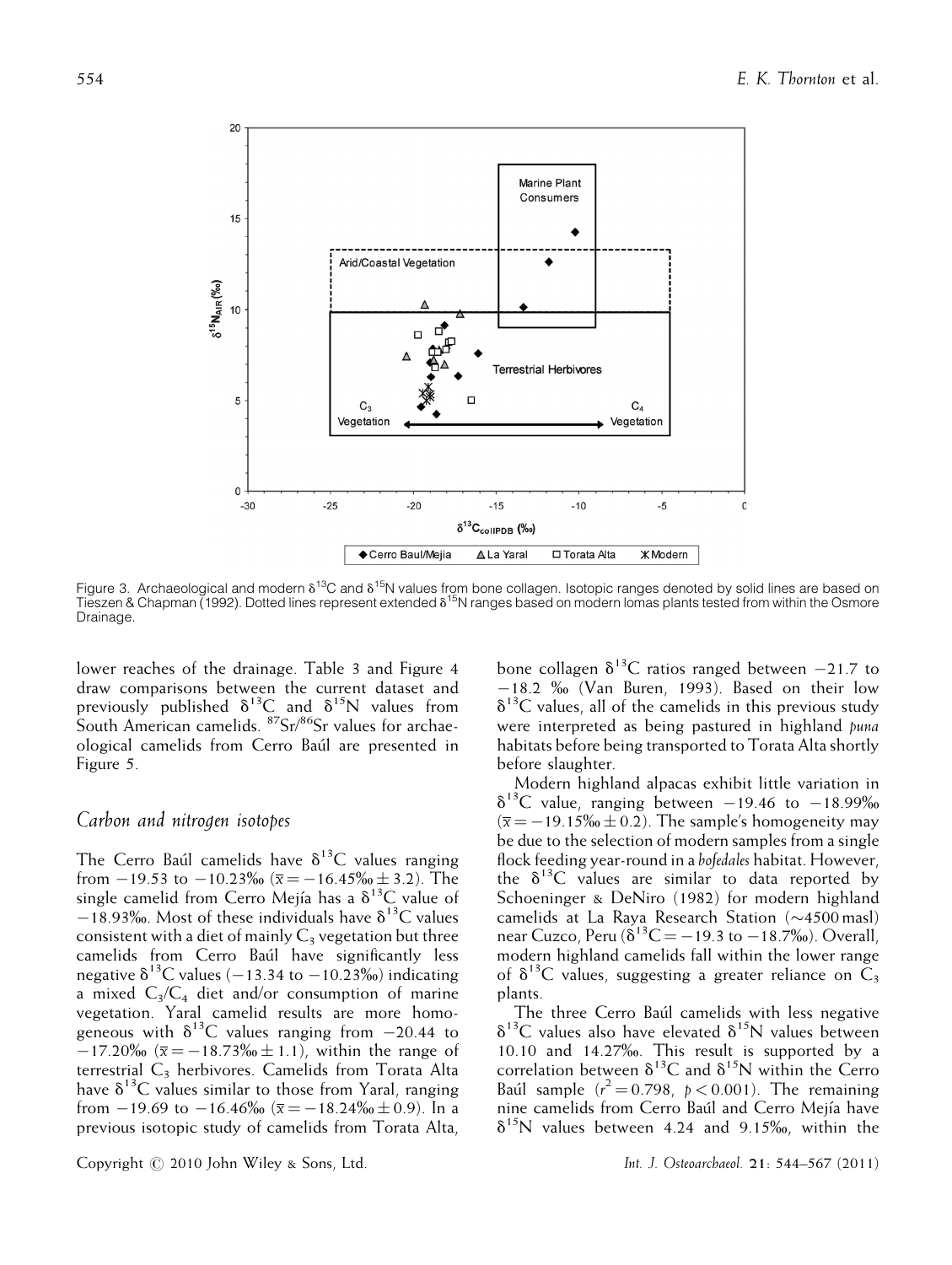| Table 3. Comparative camelid light stable isotop                                                                                                                                                                                                                                                                                                                                                                                                               | data from published sources organised by country and publication date<br>$\Phi$                                                                                                                                                                                                                                                                                                                                                     |                                                                                               |                                                                                                                                                                                                                                                                                                                                                                                                                                                                                                                                       |                                                                                                                                                      |                                                                                                                                                                 |                                                                                                                                                                                                                                                       |                                                            |                                              |                                                                                                                                                                                 |                                                                                                                                                                              |
|----------------------------------------------------------------------------------------------------------------------------------------------------------------------------------------------------------------------------------------------------------------------------------------------------------------------------------------------------------------------------------------------------------------------------------------------------------------|-------------------------------------------------------------------------------------------------------------------------------------------------------------------------------------------------------------------------------------------------------------------------------------------------------------------------------------------------------------------------------------------------------------------------------------|-----------------------------------------------------------------------------------------------|---------------------------------------------------------------------------------------------------------------------------------------------------------------------------------------------------------------------------------------------------------------------------------------------------------------------------------------------------------------------------------------------------------------------------------------------------------------------------------------------------------------------------------------|------------------------------------------------------------------------------------------------------------------------------------------------------|-----------------------------------------------------------------------------------------------------------------------------------------------------------------|-------------------------------------------------------------------------------------------------------------------------------------------------------------------------------------------------------------------------------------------------------|------------------------------------------------------------|----------------------------------------------|---------------------------------------------------------------------------------------------------------------------------------------------------------------------------------|------------------------------------------------------------------------------------------------------------------------------------------------------------------------------|
| Data Source                                                                                                                                                                                                                                                                                                                                                                                                                                                    | Site/Location (Country)                                                                                                                                                                                                                                                                                                                                                                                                             | z                                                                                             | Range<br>8 <sup>13</sup> C                                                                                                                                                                                                                                                                                                                                                                                                                                                                                                            | $Mgan$<br>$813C$                                                                                                                                     | <b>950</b><br>950                                                                                                                                               | Range<br>8 <sup>15</sup> N                                                                                                                                                                                                                            | $Mgen$<br>$Mgen$<br>$Mgen$                                 | $\frac{10^{100}}{900}$                       | (years<br>BP)<br>Age                                                                                                                                                            | Habitat Zone<br>Elevation<br>$(mas)$ or                                                                                                                                      |
| $-2001$<br>Burger & van der Merwe (1990)<br>Fernandez & Panarello (1999<br>Olivera & Yacobaccio (1998)<br>Mengoni Gonalons (2007<br>Aufderheide et al. (1988)<br>Archaeological samples:<br>Aufderheide <i>et al.</i> (1988)<br>Verano & DeNiro (1993)<br>Finucane et al. (2006)<br>Falabella et al. (2007)<br>Izeta <i>et al.</i> (2009)<br>Izeta <i>et al.</i> (2009)<br>Van Buren (1993)<br>(1988)<br>DeNiro (1988)<br>(1988)<br>DeNiro<br>DeNiro<br>DeNiro | Pozuelos (Jujuy, Argentina)<br>Tolombon and Pucara de Volcan<br>a Puna de Atacama (Argentina)<br>Salta Province (Argentina)<br>Catamarca Province (Argentina)<br>Pachamachay and Wari (Peru)<br>Upper Mantaro Valley (Peru<br>Chavin de Huantar (Peru)<br>Conchopata (Peru)<br>(Peru)<br>(Peru)<br>La Paloma (Peru)<br>Northern Chile<br>Pucara (Peru)<br>Chilca (Peru)<br>Central Chile<br>Torata Alta<br>Pacatnamu<br>(Argentina) | $\alpha$ หาง พี ยัง พ $\Sigma$ อ $\mu$ + $\alpha$ + $\alpha$ $\beta$<br>44                    | $-19.4a-19.5a-17.8a$<br>$19.8^{\circ}$<br>$18.8^{\circ}$<br>$-19.3$<br>$-18.3$<br>$-19.4$<br>$-16.2$<br>20.2<br>$\circ$<br>$-21.7$<br>ယ<br>$-17.4$<br>$-19.$<br>$-19$<br>$-16.1$ to $-16.1$ to $-9.0$ to<br>$-11.0_{10}$<br>$-10.1_{10}$<br>$\overline{\mathbb{S}}$<br>$-9.1$ to<br>$-9.2$ to<br>$-17.5$ to<br>$-18.5$ to<br>$-17.5$<br>S,<br>5<br>$-13.8$<br>$\frac{1}{2}$                                                                                                                                                           | $\sim$ $\infty$<br>4<br>∼<br>$-13.$<br>ΓÓ.                                                                                                           | 0.0.0.0.0.0.4<br>ဖ<br>$\vec{v}$ 4<br>$\frac{1}{4}$ 8.<br>4 – 0 9 0 9 4<br>0 N<br>Ö<br>$\sim$                                                                    | $76.2a6.5a6.5a$<br>5.0 <sup>a</sup><br>to 11.8<br>$\frac{11.1}{2}$<br>G<br>4<br>$\infty$<br>6<br>$\Omega$<br>$\overline{c}$<br>$\overline{\mathrm{C}}$<br>$\overline{c}$<br>đ<br>rù rù O<br>$4.0 - 7$<br>4.0<br>5<br>4.5<br>$\infty$ 4 $\infty$<br>ΩÓ | 0.2000<br>11.0<br>7<br>6070<br>7<br>12.1<br>$\overline{6}$ | a a − 0<br>4 o 0 ω<br>20.5<br>0.9<br>ယ<br>Ωi | 1800-1100<br>4500-375C<br>5800-1200<br>1400-1100<br>1450-1000<br>2850-246C<br>2800-1800<br>1990-735<br>2100-260<br>1600-670<br>800-450<br>700-400<br>745-455<br>700-350<br>1600 | 3500-3900<br>2500-4100<br>$1700 - 2100$<br>> 3000<br>$> 3000$<br>$> 3000$<br>Coasta<br>Coastal<br>Coasta<br>Coasta<br>Coasta<br>$\frac{Yunga}{0000}$<br>3150<br>2500<br>2700 |
| 1999-2001)<br>$(1999 - 2001)$<br>Schoeninger and DeNiro (1982)<br>Schoeninger & DeNiro (1984)<br>Panarello & Fernandez (2002)<br>1998)<br>lieszen & Chapman (1992)<br>Aufderheide et al. (1994)<br>Yacobaccio <i>et al.</i> (2009)<br>(acobaccio et al. (2009)<br>Fernandez & Panarello<br>Fernandez & Panarello<br>Fernandez et al. (1991<br>Olivera & Yacobaccio<br>Fernandez et al. (1991<br>Fernandez et al. (1991<br>Modern samples:                      | a Puna de Atacama (Argentina)<br>(Argentina)<br>Jujuy Province (Argentina)<br>Jujuy Province (Argentina)<br>Jujuy Province (Argentina)<br>Jujuy Province (Argentina)<br><b>Argentina</b><br>s and Lapao<br>and Taire<br>Jujuy Province<br>Jujuy Province<br>La Raya (Peru)<br>Pisagua (Chile)<br>Northern Chile<br>Agua Chica<br>Cieneguilla<br>(Argentina)<br>Argentina)<br>Peru                                                   | $\omega$ $\omega$ $\sim$ $\omega$ $\sim$ $\omega$ $\sim$ $\omega$ $\sim$ $\omega$ $\sim$<br>4 | $-20.6bd$<br>$19.1^{b}$<br>$\mathbb{G}^{\text{ab}}$<br>$\frac{1}{2}$<br>$-19.3^{b}$<br>$\mathbf{Q}$<br>$-15.3^{b}$<br>ءِ<br>$-18.4^{b}$<br>주 기<br>- 10<br>- 17<br>$\frac{6}{1}$<br>$\overline{1}$<br>$-17.8$ to<br>$\begin{array}{r} -17.00000\\ -7.700000\\ -2.700000\\ -1.7017\\ -1.700000\\ -1.700000\\ -1.700000\\ -1.70000\\ -1.70000\\ -1.70000\\ -1.70000\\ -1.70000\\ -1.70000\\ -1.70000\\ -1.70000\\ -1.70000\\ -1.70000\\ -1.70000\\ -1.70000\\ -1.70000\\ -1.70000\\ -1.70000\\ -1.70000\\ -$<br>$-18.7$ to<br>$-18.7$ to | $-18.4^{bd}$<br>$\frac{1}{6}$<br>$\frac{3}{6}$<br>$\frac{1}{6}$<br>$-19.0^{b}$<br>$-19.0^{b}$<br>$-18.5^{b}$<br>$\infty$<br>$\vec{r}$<br>6<br>$-17.$ | 000100<br>2000<br>ო<br>$\begin{array}{c} \mathcal{O} & \mathcal{O} & \mathcal{L} \\ \mathcal{O} & \mathcal{O} & \mathcal{L} \end{array}$<br>$\overline{0}$<br>ö | ဖြစ<br>$\infty$<br>ဖ<br>o a<br>$\frac{0}{6}$ 0<br>$\overline{4}$ .                                                                                                                                                                                    | 5.8<br>5.9<br>5.9<br>6.0                                   | $\frac{0}{10}$                               | ooooooooooo<br>O                                                                                                                                                                | 3550-3750<br>3600-3653<br>3600-4400<br>4000-4500<br>4000-4700<br>2500-4100<br>4000-4600<br>3940-402<br>> 3500<br>4500<br>4500<br>100                                         |
| <sup>c</sup> Average value cited in original publication, no range of values available<br>a Values estimated from data plot in publication.<br><sup>b</sup> Modern 8 <sup>13</sup> C values reported with a +1.5‰ corre<br>Marino & McElroy, 1991)                                                                                                                                                                                                             | ction factor to account for modern enrichment of atmospheric <sup>12</sup> C caused by the burning of fossil fuels (Friedli et al., 1986;                                                                                                                                                                                                                                                                                           |                                                                                               |                                                                                                                                                                                                                                                                                                                                                                                                                                                                                                                                       |                                                                                                                                                      |                                                                                                                                                                 |                                                                                                                                                                                                                                                       |                                                            |                                              |                                                                                                                                                                                 |                                                                                                                                                                              |

Copyright  $\odot$  2010 John Wiley & Sons, Ltd. Int. J. Osteoarchaeol. 21: 544–567 (2011)

ত

 $\ddot{}$ 

<sup>d 813</sup>C values reported from muscle in original publication are presented here

e s<sup>15</sup>N values reported from muscle in original publication are presented here

þ3.7 %

0<br>0 %

d13C values for camelid neonates cited in original publication are not included in the sample ranges and averages reported here.

 $\%$  to make the values comparable to bone collagen  $\delta^{13}_{12}$ C values.

% to make the values comparable to bone collagen 8<sup>15</sup>N values.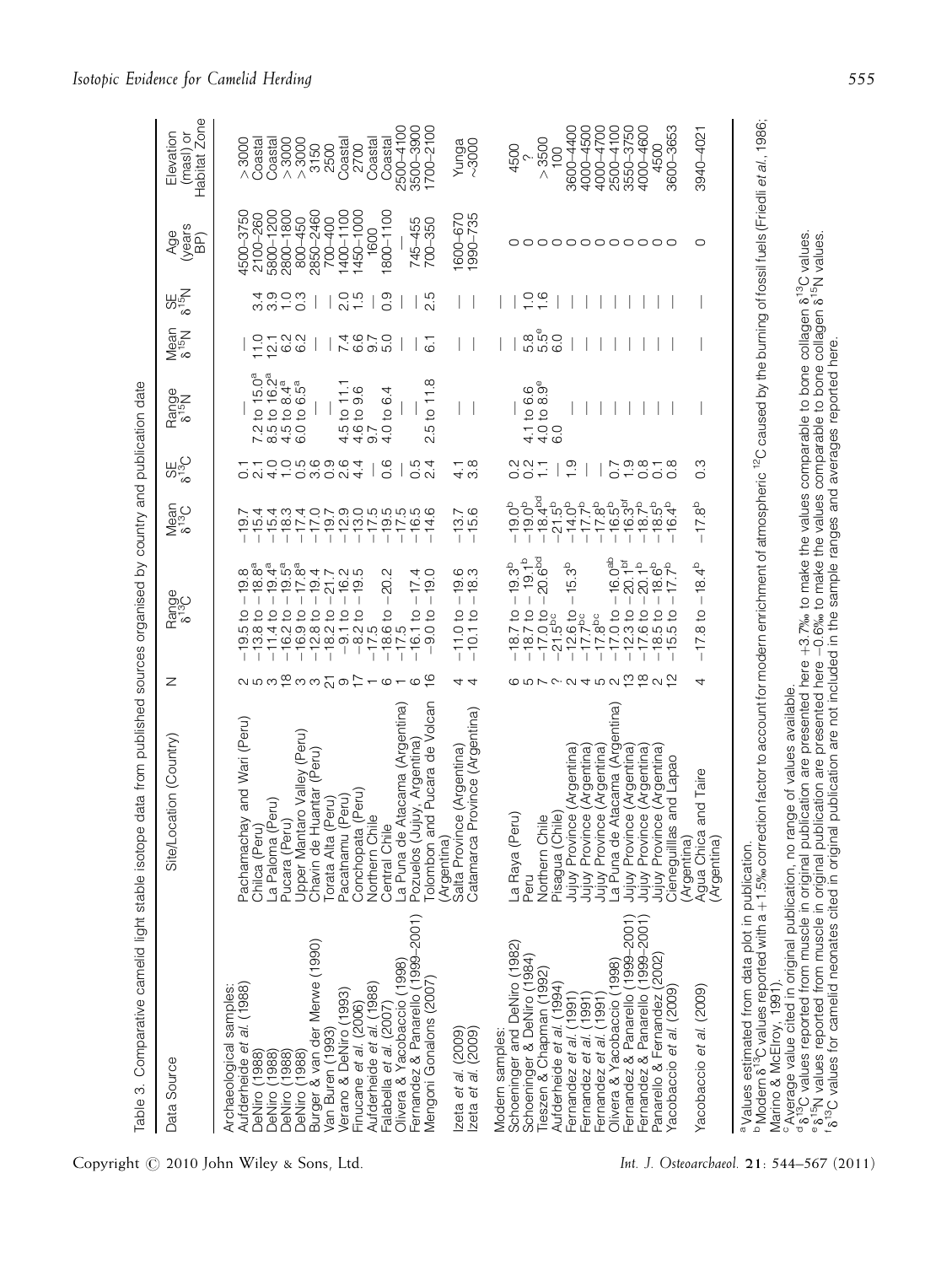

Figure 4. Archaeological camelid bone collagen  $\delta^{13}C$  and  $\delta^{15}N$  isotope ratios from this study compared to those reported from other archaeological sites in Peru and northwestern Argentina. The solid black box designates the isotopic range of modern highland camelids based on our original data and that published by Aufderheide *et al*. (1994), Tieszen & Chapman (1992) and Schoeninger &<br>DeNiro (1984). The dashed circle represents camelids with mixed C<sub>3</sub>/C<sub>4</sub> diets and elevated camelids with mixed  $C_3/C_4$  diets and  $\delta^{15}N$  values similar to those of modern highland camelids.

estimated range for terrestrial herbivores outside of coastal/low elevation habitats.

Yaral camelids have  $\delta^{15}N$  values between 6.96 and 10.25%, with a mean of  $8.24\% \pm 1.41$ . When combined with the  $\delta^{13}$ C results, most of the Yaral camelids fall within the range of  $C_3$  terrestrial herbivores. Two alpacas from Yaral have slightly elevated  $\delta^{15}N$  values of 9.79 and 10.25%, which fall at the lower end of the



Figure 5.  $87$ Sr/ $86$ Sr and  $\delta^{13}$ C isotope values from Cerro Baúl archaeological camelid bone samples. The shaded grey box represents the local <sup>87</sup>Sr/<sup>86</sup>Sr range for the Ilo Valley, while the dashed box represents the <sup>87</sup>Sr/86Sr range for the Moquegua Valley (based on values from Knudson & Buikstra, 2007; Knudson & Price, 2007; Knudson, 2008).

Copyright  $\odot$  2010 John Wiley & Sons, Ltd. Int. J. Osteoarchaeol. 21: 544–567 (2011)

expected  $\delta^{15}N$  range for herbivores feeding in arid or coastal environments.

Camelids from Torata Alta have more homogeneous  $\delta^{15}$ N values than those found at Cerro Baúl or Yaral. Individuals range from  $4.97$  to  $8.78\%$  with a mean  $\delta^{15}$ N value of 7.62%  $\pm$  1.16. The highland modern alpacas from Chilligua have significantly lower mean  $\delta^{15}$ N values (5.34%  $\pm$  0.28) than the archaeological samples from Cerro Baúl ( $t = 3.22$ ,  $p < 0.01$ ), Yaral  $(t = 4.92, p < 0.01)$  and Torata Alta  $(t = 5.63, p < 0.01)$ .

#### Strontium isotopes

Ten of the 11 camelids analysed from Cerro Baúl have  $87Sr/86Sr$  values within the overlapping local ranges for the Ilo and Moquegua Valleys, which includes both the coastal and low/high sierra portions of the Osmore Drainage (Figure 5). Of these 10 camelids, seven had  ${}^{87}Sr/{}^{86}Sr$  values within the narrower local range defined for the Moquegua Valley near Cerro Baúl  $({}^{87}Sr/{}^{86}Sr = 0.7059-0.7067)$ . The three camelids from Cerro Baúl with elevated  $\delta^{13}$ C and  $\delta^{15}$ N values had  ${}^{87}Sr/{}^{86}Sr$  values of 0.7059, 0.7065 and 0.7068, which identifies them all as local to either the coastal/low sierra portions of the Osmore Drainage near Ilo or the high sierra habitats near Moquegua and Cerro Baúl.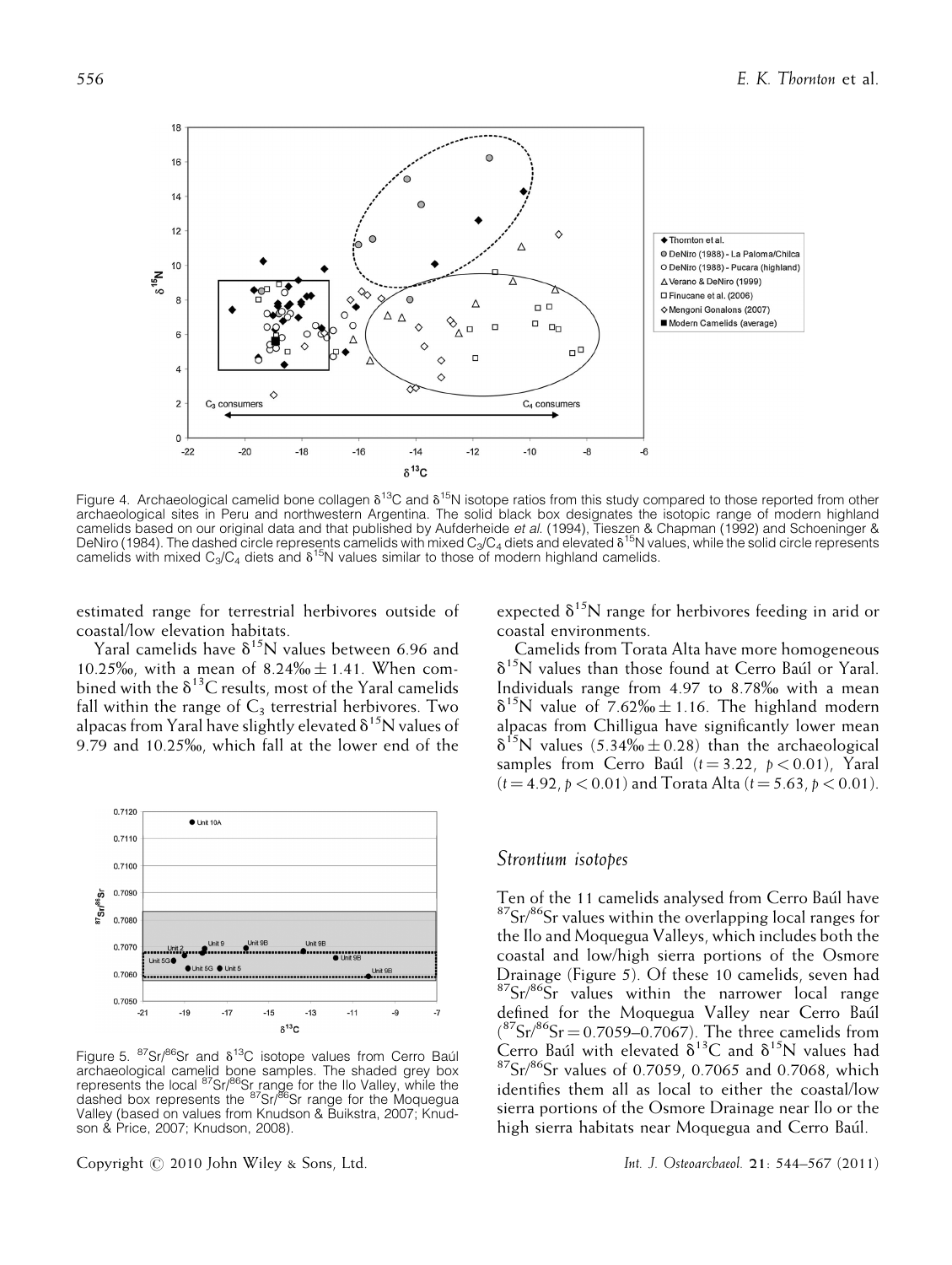Only a single outlier was identified in the sample  $({}^{87}Sr/{}^{86}Sr = 0.7116)$ . This camelid came from one of two D-shaped temple structures located in the ceremonial sector of the site. Based on its strontium ratio, this camelid was likely imported to the site from somewhere east or south of Lake Titicaca. The individual's  $\delta^{13}C$  ( $-18.62\%$ o) and  $\delta^{15}N$  (4.24 $\%$ o) values are consistent with an animal pastured for extended periods of time in the highland puna.

# **Discussion**

Our results contribute to the growing body of data on isotopic variation in modern and archaeological South American camelids. We interpret the results independently, and in comparison to previous isotopic studies. Methodologically, the results support the potential for using multi-proxy isotopic analyses to reconstruct past camelid diets and herding locations. We also seek to move beyond a purely methodological discussion and towards a cultural interpretation of what the data mean in terms of past political and economic organisation and trade and tribute networks.

### Comparative analyses: camelid isotope studies throughout the Andes

The light stable isotope results may be compared to other datasets of archaeological camelids from Peru and northwestern Argentina (Figure 4, Table 3) (e.g. DeNiro, 1988; Verano & DeNiro, 1993; Finucane et al., 2006; Mengoni Goñalones, 2007). The three Cerro Baúl camelids with elevated  $\delta^{13}$ C and  $\delta^{15}$ N values fall within the upper range of camelids reported by DeNiro  $(1988)$  from the coastal sites of Chilca  $(2100 - 260$  BP) and La Paloma ( $\sim$ 5800  $\pm$  1200 BP). The remaining camelids from Cerro Baúl, Cerro Mejía, Yaral and Torata Alta compare best with modern camelids sampled from high elevation habitats  $(>3500 \text{ mas}l)$ in Chile and Peru, and DeNiro's (1988) highland archaeological camelids from the site of Pucara  $(\delta^{13}C = -16.2 \text{ to } -19.5\% \text{, } \delta^{15}N = 4.5 \text{ to } 8.4\% \text{)}$ located in the Lake Titicaca basin. DeNiro (1988) attributes the high  $\delta^{13}$ C and  $\delta^{15}$ N signatures in camelids at Chilca and La Paloma to the consumption of non-terrestrial resources such as marine plants, or aquatic vegetation growing along lagoons, riverbanks or the shores of saltwater lakes. The use of organic fertiliser on maize fields cannot account for DeNiro's (1988) elevated  $\delta^{13}$ C and  $\delta^{15}$ N values because maize was not used as a dietary resource at these maritime

adapted sites (Weir & Dering, 1986; Weir, 1988). Also, the camelids identified at La Paloma are thought to be wild guanacos rather than domesticated llamas or alpacas (Reitz, 1988) and as such, were unlikely to have been feeding in agricultural fields close to human settlements. It is therefore likely the Chilca and La Paloma camelids with high  $\delta^{13}$ C and  $\delta^{15}$ N values represent individuals feeding on natural forage in coastal or arid, low elevation habitats. Single  $\delta^{13}C$  and  $\delta^{15}$ N isotopic outliers also appear in the samples reported by Verano & DeNiro (1993) and Mengoni Goñalons (2007); however, these studies do not address these data points in detail. For example, Verano & DeNiro (1993) use a camelid with high  $\delta^{13}$ C and  $\delta^{15}$ N values simply as baseline data in their isotopic study on human diet and mobility, and Mengoni Goñalons (2007) interprets elevated  $\delta^{13}$ C values as indicative of maize-feeding, but he does not comment on the potential source of the elevated  $\delta^{15}N$  value.

Previous studies have also identified archaeological camelids exhibiting elevated  $\delta^{13}$ C values that are not accompanied by high  $\delta^{15}N$  values (Verano & DeNiro, 1993; Finucane et al., 2006; Mengoni Goñalones, 2007). These camelids appear to have mixed  $C_3/C_4$  diets that were not enriched in  $^{15}N$  due to the use of fertiliser, the consumption of marine plants, or the presence of highly arid and saline growing conditions. These values have been interpreted as a result of maize fodder (Finucane et al., 2006; Mengoni Goñalones, 2007), or mixed  $C_3/C_4$  feeding by camelids on natural forage at elevations below 2500 masl (Verano & DeNiro, 1993; Mengoni Goñalones, 2007). Both the Finucane et al.  $(2006)$  and Mengoni Goñalons  $(2007)$  datasets also contain several camelids with lower  $\delta^{13}$ C and  $\delta^{15}$ N values similar to modern highland camelids.

At the Wari site of Conchopata, Finucane et al. (2006) further use heterogeneity in camelid isotopic signatures to argue for specialised herd management of llamas and alpacas. The authors argue that camelids with elevated  $\delta^{13}$ C values are maize-consuming llamas that were herded near site under human control for probable caravan trade. In contrast, all camelids with more negative  $\delta^{13}$ C values are alpacas that derive from highland settings where rangestock grazing on  $C_3$  puna grasses was the norm. Although this a possible explanation, the interpretations from Conchopata ignore ancient DNA evidence as well as zooarchaeological data indicating extensive patterns of camelid hybridisation in the precolonial past (see Kadwell *et al.*, 2001; Wheeler, 2003; Moore, 2006). Also, because controlled breeding programs collapsed following the conquest, and skeletal pathologies from colonial sites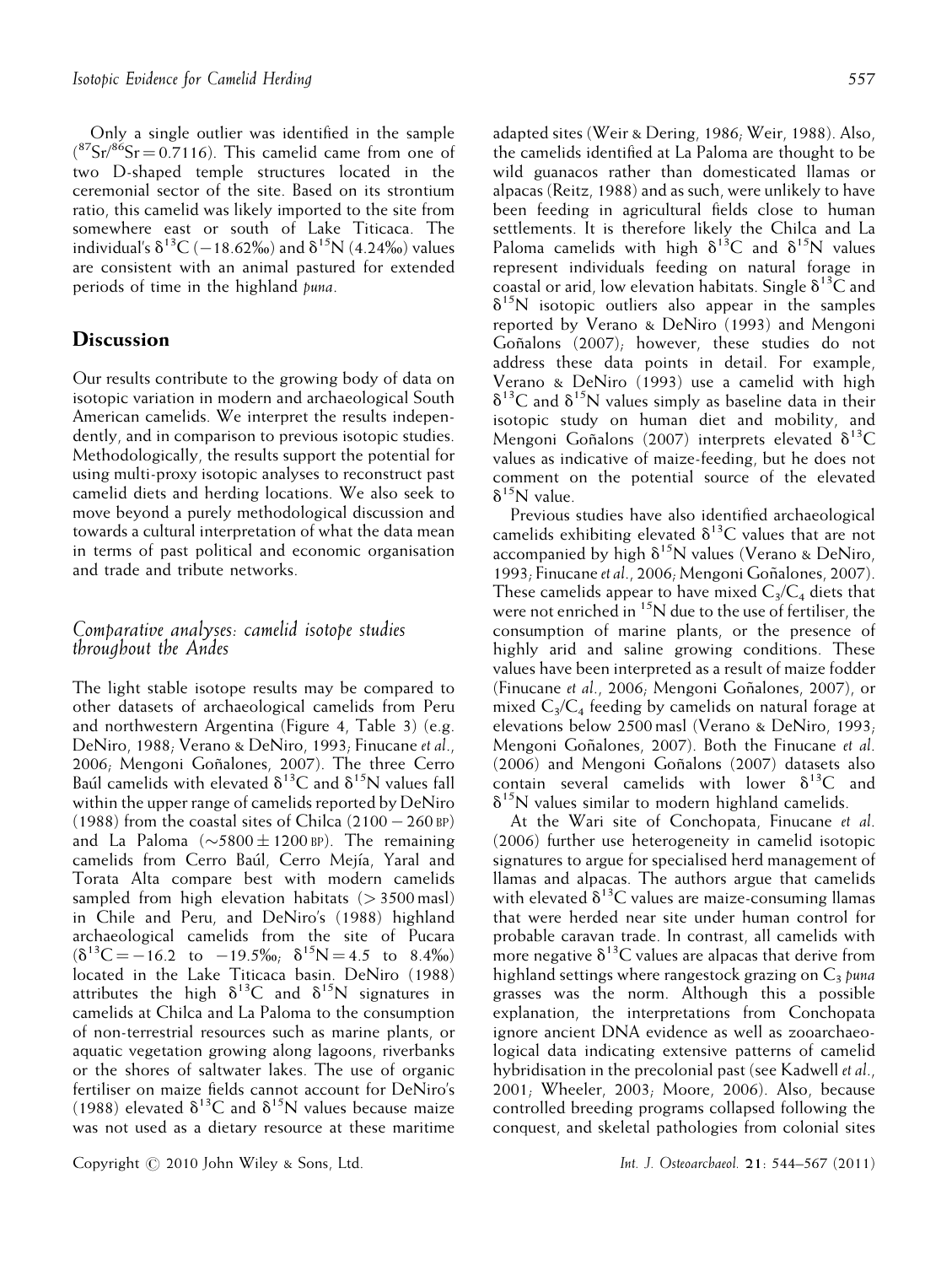indicate that Spaniards pushed llamas into more intensive caravan work (deFrance, in press), finefleeced llamas, such as those documented at Yaral (Wheeler et al., 1995), ceased to exist. Therefore, the interpretation of alpaca rearing as an exclusive highland activity for textile production warrants reconsideration.

Several other studies of archaeological camelids can only be partially compared to our data because they do not report  $\delta^{15}N$  values (Table 3). As previously mentioned, Van Buren's (1993) sample of pre and postcolonial camelids from Torata Alta had  $\delta^{13}$ C values between  $-21.7$  and  $-18.2\%$ . Slightly higher  $\delta^{13}$ C values have been reported from archaeological sites in northwestern Argentina. In the altiplano of Jujuy,  $\delta^{13}$ C ranges from  $-16.1$  to  $-17.4\%$ , with the slightly elevated values being attributed to mixed  $C_3/C_4$ feeding on lower elevation forage  $( $4000 \text{ mas}$ )$ (Fernandez & Panarello, 1999–2001; Panarello & Fernandez, 2002). Farther to the south, a small sample  $(n = 8)$  of camelids drawn from seven different archaeological sites had even less negative  $\delta^{13}$ C values ranging from -19.6 to -10.1‰ (Izeta et al., 2009). In this study, all but one of the camelids with elevated carbon values  $(>-15\%)$  comes from sites located in yungas or mountain rainforest habitats. This makes the dataset less comparable to the high sierra and altiplano or puna samples previously discussed. The authors of this study also do not specify whether they believe the elevated carbon values are indicative of maize foddering, or consumption of wild  $C_4$  plants.

Previous datasets disagree whether less negative  $\delta^{13}$ C values in camelids should be attributed to maize consumption, or foraging on wild  $C_4$  vegetation found in coastal or lower elevation habitats. In many cases, the elevated  $\delta^{13}$ C values are not accompanied by high  $\delta^{15}$ N values. However, certain individuals do appear similar to the three Cerro Baúl camelids with elevated  $\delta^{13}$ C and  $\delta^{15}$ N values. The possible explanations for variation in camelid  $\delta^{13}$ C and  $\delta^{15}$ N must be explored in more detail through further isotopic sampling.

# Isotopic evidence for camelid diet and herding location within the Osmore Valley

Isotopic variation in archaeological camelids from the Osmore Valley suggests heterogeneity in pre-Hispanic camelid diet, which has implications for prehistoric pastureland locations and foddering practices. Based on modern isotopic sampling, highland camelids pastured primarily on natural forage at altitudes greater than  $4000$  masl should have low  $\delta^{13}$ C values ( $\lt-17\%$ ) and

moderate  $\delta^{15}N$  values (4–9‰). Twenty-three of the 28 archaeological camelids analysed in this study have  $\delta^{13}$ C and  $\delta^{15}$ N values indicative of a primarily C<sub>3</sub>based terrestrial diet similar to modern camelids feeding on highland puna vegetation. Five camelids in our sample (three from Cerro Baúl and two from Yaral) have  $\delta^{13}$ C values and/or  $\delta^{15}$ N values outside the expected range for highland-herded individuals that may be explained by differences in foddering strategy, or altitudinal herding range.

The three camelids with the highest  $\delta^{13}$ C and  $\delta^{15}$ N values are from the high status Wari administrative centre of Cerro Baúl. The elevated  $\delta^{13}$ C values indicate substantial consumption of  $C_4$  and/or marine vegetation, which is incompatible with the natural forage available in the highland puna bunchgrass or bofedales habitats (Bryant & Farfan, 1984; Reiner & Bryant, 1986; San Martin & Bryant, 1989; Genin et al., 1994; Castellaro et al., 2008). These less negative  $\delta^{13}$ C values could be derived from substantial consumption of wild  $C_4$  grasses and/or aquatic rushes prevalent at lower elevations, or human-provided foods such as maize or seaweed. Based on the combined  $\delta^{13}$ C,  $\delta^{15}$ N and  ${}^{87}$ Sr/ ${}^{86}$ Sr data, we argue that the three elevated  $\delta^{13}$ C values in the Cerro Baúl sample result from long-term coastal or lower elevation grazing. The high  $\delta^{15}N$  values in these samples suggest consumption of marine plants such as seaweed, or terrestrial plants enriched in  $15N$  due to coastal or highly arid climatic conditions. However, since none of the Cerro Baul camelids have <sup>87</sup>Sr/<sup>86</sup>Sr ratios indicative of a marine or mixed marine/terrestrial diet, the high  $\delta^{15}N$  values in the three Cerro Baúl camelids are more likely due to consumption of terrestrial plants growing in coastal or highly arid regions. Support for this interpretation comes from the fact that high nitrogen values were found in two modern lomas plants collected in the Osmore Valley as part of this study.

Another possible explanation for the anomalous  $\delta^{13}$ C and  $\delta^{15}$ N values is that the three Cerro Baúl camelids represent animals feeding on maize grown in fields fertilised with guano (marine bird excrement) or manure. Historical documents from the Colonial period report that guano was used as fertiliser in lower and middle valley agricultural fields within the Osmore Valley (Murra, 1965; Julien, 1985). The documents do not mention the use of fertilis in highland contexts, but camelid dung was also likely spread on agricultural fields based on modern ethnographic evidence. However, we reject this explanation because other isotopic studies have identified camelids that may have been maize-fed, but which do not show elevated  $\delta^{15}$ N values similar to those found at Cerro Baul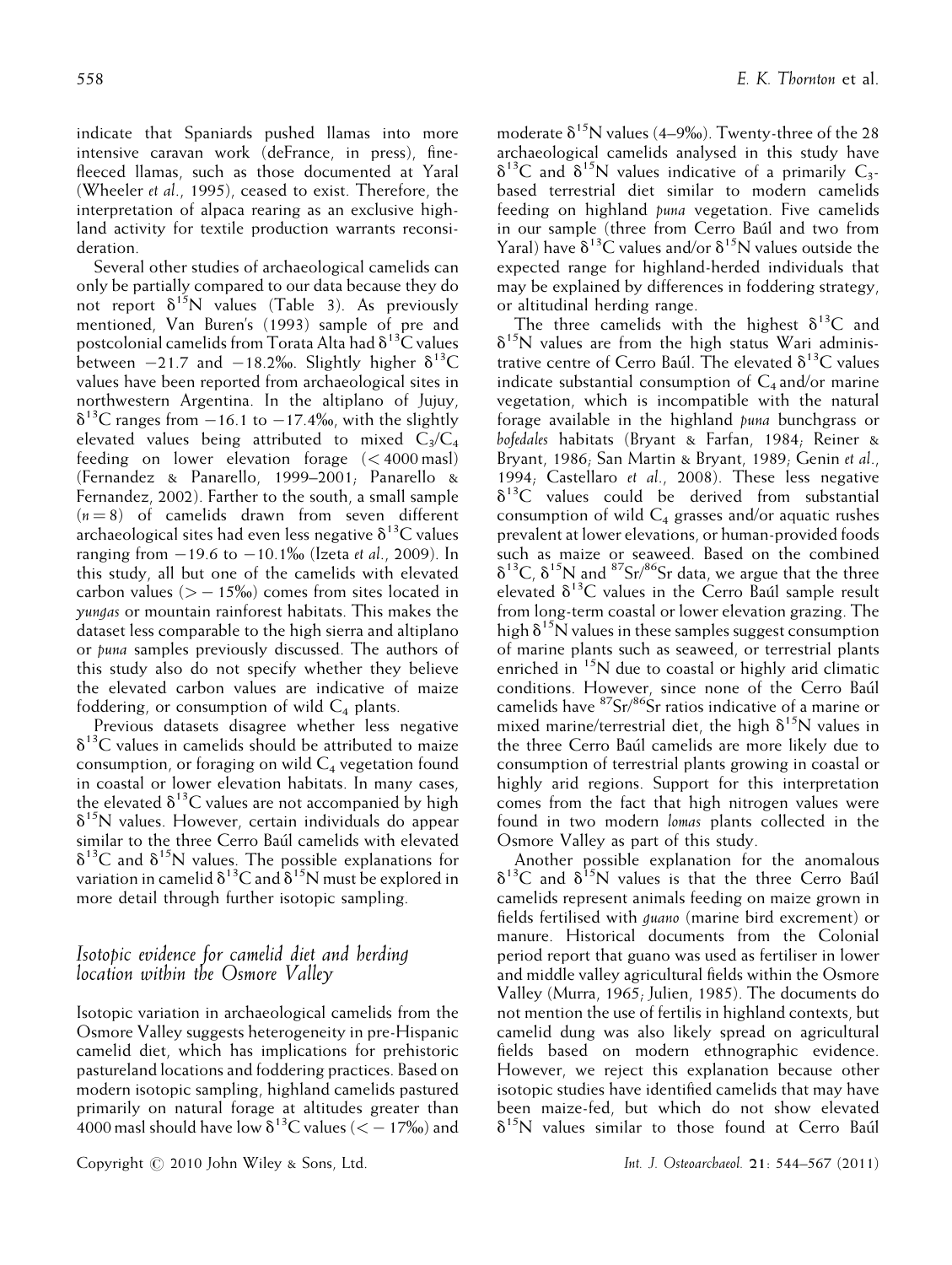(Verano & DeNiro, 1993; Finucane et al., 2006; Mengoni Goñalones, 2007). Moreover, if it were common practice to heavily fertilise crops with large amounts of manure, we would expect to see higher  $\delta^{15}$ N signatures in human populations throughout the Andes, since humans would be eating both fertilised crops, and animal protein. Although this practice is suggested by Finucane (2007) for the Ayacucho Valley, this interpretation has not been suggested for sites in southern Peru where archaeological human  $\delta^{13}$ C and  $\delta^{15}$ N values have been studied (e.g. Tomczak, 2003; Knudson, 2004; Knudson et al., 2007; Knudson & Buikstra, 2007; Kellner & Schoeninger, 2008). Therefore, we are confident that the combined  $\delta^{13}$ C and  $\delta^{15}$ N data from Cerro Baúl indicate herding of select camelids outside of highland puna habitats.

Strontium isotope ratios assessed for the Cerro Baul camelids identified an additional isotopic outlier within the sample. This single non-local  $87Sr/86Sr$  value indicates good preservation of a biogenic strontium value in at least one of the camelid samples. Since  ${}^{87}Sr/{}^{86}Sr$  ratios were measured from bone rather than tooth enamel, which was not available for individuals sampled in this study, there is greater potential for diagenetic contamination from strontium in the burial environment (Nelson et al., 1986; Sealy et al., 1991; Sillen & Sealy, 1995; Koch et al., 1997). However, if the samples were diagenetically altered, we would expect to see completely homogenous <sup>87</sup>Sr/<sup>86</sup>Sr values across the entire sample, or more individuals with mixed signatures between the local strontium values and those found outside the region. Since this is not observed, we have confidence that we are measuring intact biogenic strontium signatures.

The non-local  ${}^{87}Sr/{}^{86}Sr$  value, along with the individual's low  $\delta^{13}$ C and  $\delta^{15}$ N values, suggest that this individual was pastured somewhere in the highland puna habitats east or south of Lake Titicaca near the homeland of the Tiwanaku culture (a Middle Horizon imperial culture contemporary with the Wari who colonised and primarily occupied the middle Moquegua Valley). Since the non-local camelid comes from a D-shaped temple structure in the site's ceremonial sector, the animal may represent a special trade or tribute item brought into the site. The rest of the Cerro Baúl camelids have <sup>87</sup>Sr/<sup>86</sup>Sr values broadly indicative of herding locations outside the Lake Titicaca basin. However, due to the high degree of overlap in local  $87Sr/86Sr$  values found in the coastal and low and high sierra portions of the Osmore Valley, the data cannot distinguish between camelids herded in these different habitats.

### Cultural implications: trade, tribute and political relations

The isotopic heterogeneity of the Cerro Baúl camelids has implications for cultural interpretations regarding Wari trade, tribute and political relations. The occupants of Cerro Baúl appear to be extracting camelid resources from both coastal and highland settlements, possibly in the form of tribute. Camelid resources at this high status administrative site therefore fit into a pattern of extended resource extraction, rather than local production. The possible presence of coastal-herded camelids at this sierra site also suggests the existence of cultural and trade connections between the Wari state and coastal localities. However, the political and social dynamics of the relations that fostered access to camelids from coastal or lowerelevation settlements are not known. All of the possible coastal-herded camelids were recovered from the central patio of an elite palatial residence (Unit 9) constructed in the Wari Ayacuchano style. The three non-local (coastal) camelids may represent a single tribute payment or ritual event, perhaps associated with a diacritical mortuary feast (deFrance & Nash, 2007). In support of this hypothesis, a large quantity of marine fish (NISP = 1358) are present in this context including eight species of finfish of which jack mackerel (Trachurus murphyi, NISP = 192) are most numerous. This quantity and diversity of marine fauna is greater than for other similarly elaborate summit contexts (deFrance, 2004). Following the consumption of the camelids, fish and other food items, the residential palace of Cerro Baul was 'ceremonially closed' in  $\sim$  AD 800 despite the site remaining in use for roughly 200 years more. Additional analysis is needed to assess whether non-local camelids were imported regularly for general elite and non-elite consumption, or on a more limited basis for high status ritual or tribute payments.

Despite the proximity of Yaral to the coast and its cultural affiliation with complex Late Intermediate Period Chiribaya coastal polities, none of the camelids sampled in this study exhibit isotopic signatures indicative of prolonged coastal herding. The  $\delta^{13}$ C values are consistent for llamas and alpacas feeding on  $C_3$  vegetation in highland environments. The slightly elevated  $\delta^{15}N$  values of the two alpacas  $(\delta^{15}N = 9.79, 10.25)$  require further explanation. These samples could indicate lower elevation herding either on the coast or near the site of Yaral, even though they are not coupled with elevated  $\delta^{13}$ C values. It is possible that these individuals were eating primarily  $C_3$  vegetation growing in highly arid areas of the coast or low sierra. Alternative explanations for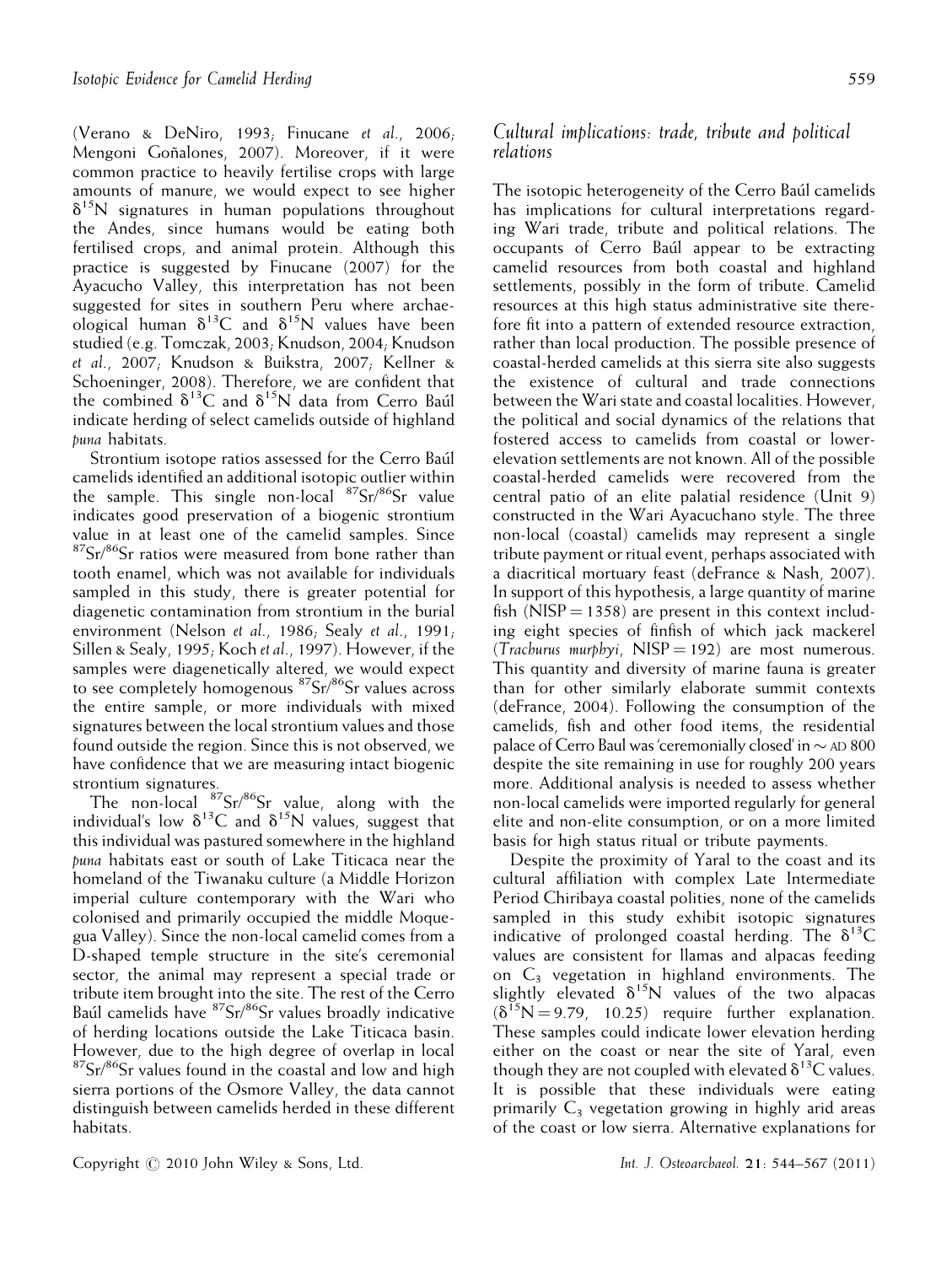the elevated  $\delta^{15}N$  values include the use of organic fertiliser on fields of  $C_3$  crops used to feed or pasture the animals, or substantial movement of these individuals between resource zones.

Other lines of archaeological evidence from the site of Yaral, including camelid mortality profiles and stomach content analysis, suggest local systems of pastoral production. Zooarchaeolgical analysis found camelids of all age classes (fetal, neonates, juveniles and adults) present in the Yaral assemblage (Rofes Chávez, 1998). Moreover, the stomachs of mummified camelids found at the site contained low sierra vegetation found at or near the site of Yaral (Jane Wheeler, Personal Communication). Together, the faunal data and the stomach contents strongly suggest that camelids were herded on-site. However, stomach content data only represent short-term dietary patterns, while bone stable isotopes record the lifetime average of an individual's diet. It is therefore possible that the sacrificial Yaral camelids were pastured at higher elevations and kept for a shorter period of time at Yaral's lower-middle valley location before being sacrificed. Although it is possible that the complete sacrificial camelids analysed for this study originated from a different source than those used for dietary purposes at the site, it is also possible that the diets of camelids feeding in low sierra habitats near Yaral are isotopically indistinguishable from the diets of camelids feeding in the high sierra or puna. Additional multi-proxy isotopic analysis of modern plants as well as archaeological camelids from sites ranging from coastal to high sierra should resolve this question. In particular, it would be useful to test the  $\delta^{13}$ C and  $\delta^{15}$ N values of camelids from low elevation sites such as Chiribaya Alta, where Knudson & Buikstra (2007) report 87Sr/86Sr values and conclude that some camelids were herded locally, rather than imported from the highlands.

The majority of the deposits from Torata Alta date to the late 16th century period of cultural upheaval following the Spanish conquest. Although the site may have functioned as a colonial reducción where the native population was forced to resettle in conjunction with the disruption of traditional agro-pastoral economic systems, the sample of Torata Alta camelids shows the least amount of isotopic variability. The samples conform more closely to the expected isotopic range of highland camelids than the samples from either Yaral or Cerro Baúl. A preliminary analysis of  $\delta^{13}$ C values of camelid bones from Torata Alta by Van Buren (1993) concludes that the site's camelids were likely drawn from highland ( puna) populations. Along with the results presented here, these isotopic data support

historical accounts describing the exchange of middle valley agricultural products for domesticated camelids pastured in the altiplano (Murra, 1965). However, as previously discussed, it may not be possible to distinguish between camelids feeding in the high sierra versus puna if middle valley camelids feed almost exclusively on  $C_3$  vegetation. Zooarchaeological evidence lends some support to the possibility that camelids were herded on-site at Torata Alta without resulting in anomalous isotopic signatures. Camelid faunal remains analysed by deFrance (1993) included the remains of multiple age classes, including several fetal and juvenile individuals. If camelids only entered the site for use as meat, or as part of caravans, we would expect to find a more homogeneous sample dominated by the remains of young adult individuals. Future  $87$ Sr/ $86$ Sr ratio analysis of Torata Alta camelids may be able to resolve this question since the residents of Torata Alta may have been trading with herders within the Lake Titicaca basin or elsewhere.

The Osmore camelid isotopic signatures have interesting political ramifications that warrant further investigation. During the Wari period the inhabitants of Cerro Baúl may have traded with coastal populations; however, the inhabitants of the coastal region during the early sequence of the Middle Horizon are not known (Owen, 1993). In addition, any trade between the coast and highlands during Wari times would have traversed the mid-valley which was densely populated with rival Tiwanaku settlements. Since there are no known coastal sites that are contemporaneous with Cerro Baúl we do not know if or what types of sierra products or commodities might have been traded to the coast, or if resources only moved from the coast to the highlands as tribute or for ritual purposes (deFrance, 2004). By Chiribaya times we have no archaeological knowledge of cultural interaction with highland populations other than these isotopic data, which possibly indicate that highland-pastured animals were used by inhabitants of the low sierra. There is no irrefutable evidence for Chiribaya interaction with the contemporary mid-valley inhabitants know as the Estuquiña culture. The Torata Alta samples indicate homogeneity in the camelid population. The Late Horizon and/or Colonial period inhabitants may have been engaged in extensive interactions with Lupaqa populations residing in the Lake Titicaca basin to obtain camelid resources (Murra, 1968; Stanish & Rice, 1989). Ethnohistorical accounts and abundant remains of weaving paraphernalia suggest that the female inhabitants of Torata Alta were required to provide colonial overlords with tribute or taxation demands in the form of textiles (see Van Buren 1993). Therefore,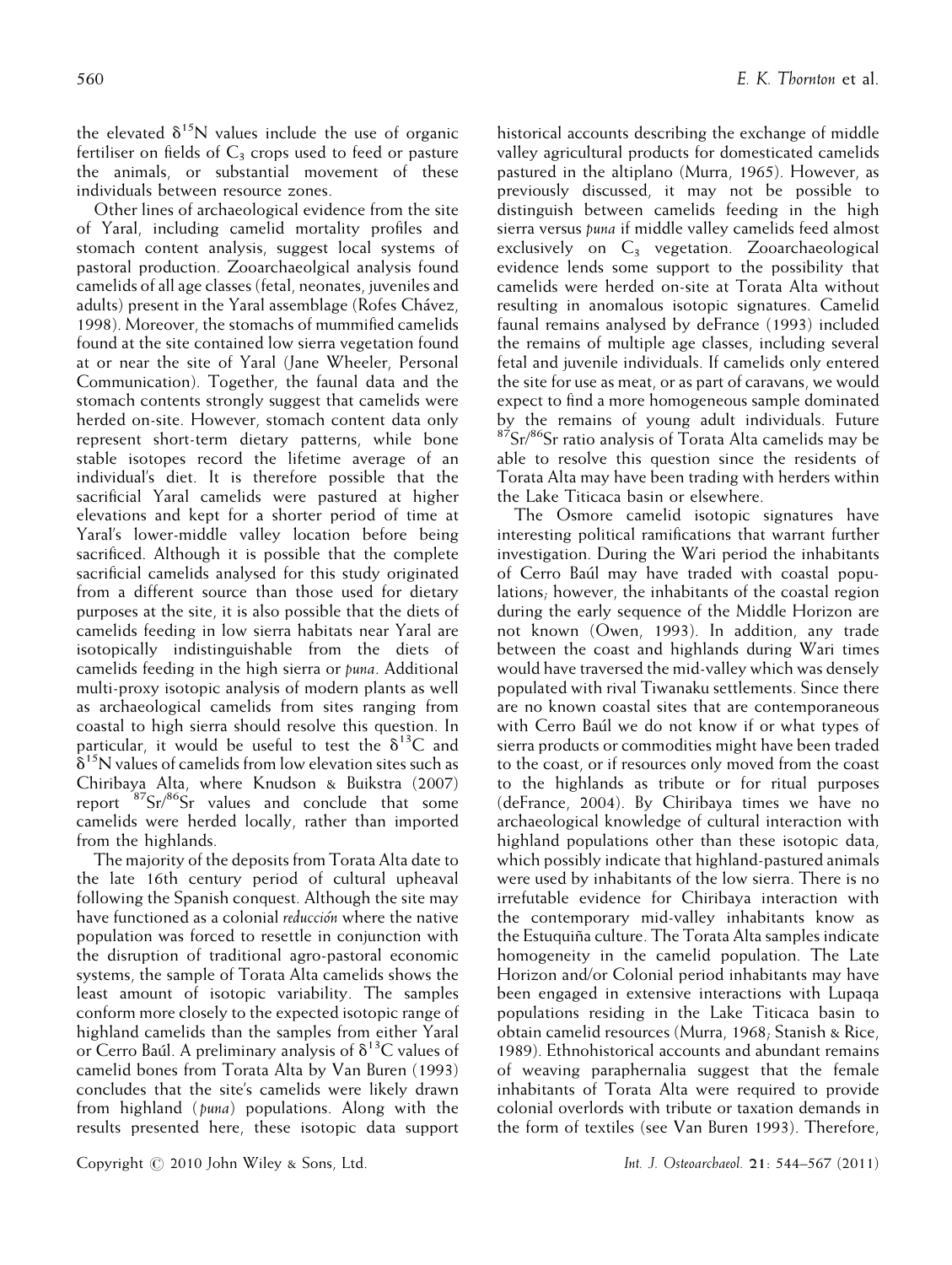one might expect the camelid remains to have originated from a variety of locations in contrast to the isotopic signatures indicating relatively uniform highland origins.

### Future research and multi-proxy analyses

Additional isotopic studies of modern fauna and vegetation along altitudinal gradients in the Andes may help resolve ambiguity in the isotopic data we currently have for archaeological camelid populations. Future studies of archaeological camelid remains involving multi-proxy analyses of  $\delta^{13}C$ ,  $\delta^{15}N$  and  ${}^{87}Sr/{}^{86}Sr$  ratios have great potential to identify past camelid diets and where camelids were herded. Other isotopic proxies of climate (e.g. oxygen), residence (e.g. lead) and marine product consumption (e.g. sulphur) could also greatly expand our understanding of these issues. To address the key question of camelid mobility, it is also necessary for future studies to compare isotopic values between tissues such as tooth enamel, which forms early in life and does not remodel, with bone collagen and bone apatite, which record average dietary intake over the lifetime of an individual. Cold and/or highly arid conditions in the Andes also provide additional possibilities for the isotopic sampling of materials such as hair, skin and scat, which often do not preserve in archeological contexts.

### **Conclusions**

Stable carbon, nitrogen and strontium isotope ratios of camelid remains from four archaeological sites located in the Osmore Valley of southern Peru suggest that past camelids were pastured both in the highlands and on the coast beginning in the Middle Horizon. However, a site's proximity to the coast does not necessarily correspond to the source of its camelid resources. The Yaral data indicate that the coastaloriented Chiribaya culture obtained camelids from the highlands, as did the Late Horizon sierra residents of Torata Alta. In contrast, Wari elites living at the sierra site of Cerro Baúl imported select camelids from the coast and the highland, including one from the Lake Titicaca region. These data support previous isotopic and zooarchaeological research in the Osmore region suggesting the expansion of camelid herding to habitats outside of the highlands, thus raising significant questions regarding pre-Hispanic land use, and

Copyright  $\odot$  2010 John Wiley & Sons, Ltd. Int. J. Osteoarchaeol. 21: 544–567 (2011)

the nature of political relationships, trade and tribute between coastal and highland settlements.

Methodologically, this study demonstrates the use of multiple isotopic proxies as a promising means of distinguishing between camelids pastured in highland and coastal environments, here focused on  $\delta^{13}C$ ,  $\delta^{15}N$ and 87Sr/86Sr data derived from camelid bone. Less direct evidence for lower elevation herding, such as the presence of mortuary sacrifices, corral structures, dung heaps and zooarchaeological remains does not provide information regarding whether the animals were herded on-site, or imported from the highlands and tended for a shorter period of time before slaughter. In contrast, isotopic studies are able to identify animals that were herded in one habitat zone for a significant portion of their lives before possibly being transported to another shortly before or after slaughter. Additional isotopic analyses in other areas of the Andes may be able to identify the temporal and spatial extent of pre-Hispanic coastal or low/high sierra herding.

Distinguishing between camelids pastured in low or middle sierra locations versus altiplano ( puna) habitats may be more difficult due to greater overlap in the temperature ranges, and plant  $\delta^{13}$ C and  $\delta^{15}$ N values found at these varied elevations. Camelids feeding at sierra and altiplano locations may therefore differ in their isotopic ratio by only a few per mil  $(\%$ <sub>0</sub>) making it difficult to formulate a finer-grained assessment of the elevation of camelid herding beyond a coastal-highland dichotomy. More botanical research is needed to quantify the degree of isotopic separation between the plant and water resources available in coastal, sierra and puna habitats.

The isotopic variation found in these camelid remains also has implications for human paleodietary studies. As a domesticated animal, camelids may have diets that are highly modified by human intervention, thus yielding unexpected isotopic signatures. Camelids are assumed to be terrestrial  $C_3$  food resources, but consumption of some individuals may in fact contribute  $C_{4}$ , or marine-like  $\delta^{13}$ C and  $\delta^{15}$ N signatures to human bone collagen. Greater knowledge of the range of isotopic variation of this important dietary resource is suggested to further refine human dietary isotope interpretations.

Future research that combines multiple lines of archaeological evidence including animal and human isotopes, zooarchaeology and habitats of animal rearing and corralling has the greatest potential to elucidate past herding practices and camelid management strategies. As more regional research is conducted in circumscribed geographic areas such as this one and more samples from different cultural periods are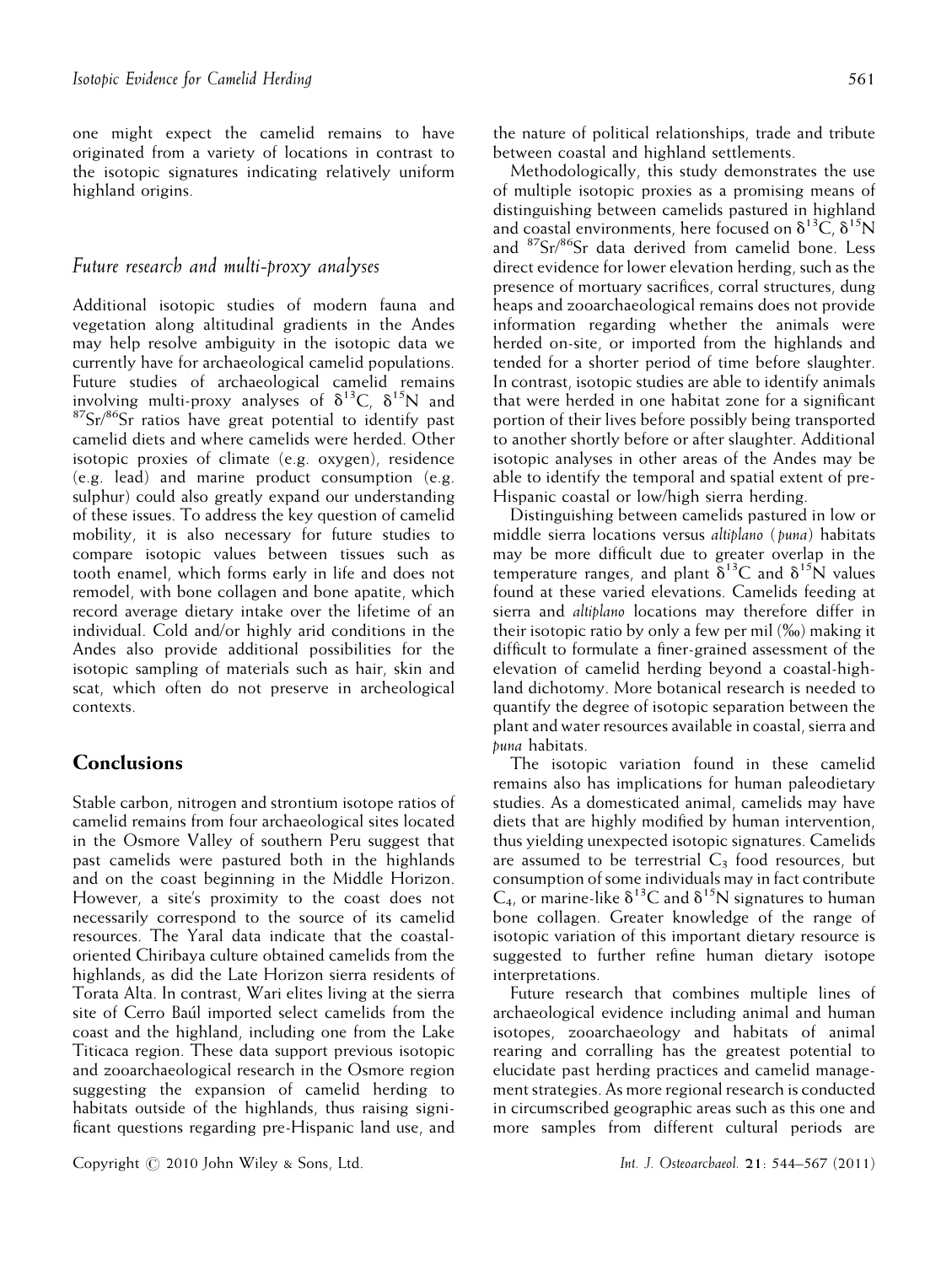amassed, researchers will be able to reconstruct spatial as well as diachronic changes in Andean herding practices.

# Acknowledgements

Authors thank Donna Nash, Jane Wheeler, the Museo Contisuyu and the Florida Museum of Natural History, Gainesville for permission to conduct isotopic analyses on the faunal materials used for this study. They also thank the Peruvian Institute of Culture for permission to export the faunal remains to the University of Florida. Authors are grateful to David Hodell, Jason Curtis and Adrian Gilli for their assistance in the Stable Isotope Laboratory at the University of Florida, Department of Geological Science. Adán Umire graciously assisted with the collection of modern alpaca samples from the community of Chilligua, and Michael Dillon provided taxonomic identification of the modern plant samples. Comments provided by Kitty Emery, Kelly Knudson and two anonymous reviewers also significantly improved this manuscript. All omissions and errors are of the authors.

# References

- Aldenderfer M. 2001. Andean pastoral origins and evolution: the role of ethnoarchaeology. In Ethnoarchaeology of Andean South America: Contributions to Archaeological Method and Theory Kuznar LA (ed.). International Monographs in Prehistory: Ann Arbor; 19–30.
- Ambrose SH. 1990. Preparation and characterization of bone and tooth collagen for isotopic analysis. Journal of Archaeological Science 17: 431–451.
- Ambrose SH. 1991. Effects of diet, climate and physiology on nitrogen isotope abundances in terrestrial foodwebs. Journal of Archaeological Science 18: 293–317.
- Ambrose SH. 1993. Isotopic analysis of paleodiets: methodological and interpretive considerations. In Investigations of Ancient Human Tissue Sandford MK (ed.). Gordon and Breach Science Publishers: Langhorne, PA; 59–130.
- Ambrose SH, Butler BM, Hanson DB, Hunter-Anderson RL, Krueger HW. 1997. Stable isotopic analysis of human diet in the Marianas Archipelago, western Pacific. American Journal of Physical Anthropology 104: 343–361.
- Aufderheide AC, Kelley MA, Rivera M, Gray L, Tieszen LL, Iverson E, Krouse HR, Carevic A. 1994. Contributions of chemical dietary reconstruction to the assessment of adaptation by ancient highland immigrants (Alto Ramirez) to coastal conditions at Pisagua, North Chile. Journal of Archaeological Science 21: 515–524.
- Aufderheide AC, Tieszen LL, Allison MJ, Wallgren J, Rapp GJ. 1988. Chemical reconstruction of components in

complex diets: a pilot study. In Diet and Subsistence: Current Archaeological Perspectives: Proceedings of the Nineteenth Annual Conference of the Archaeological Association of the University of Calgary Kennedy BV, LeMoine GM (eds). University of Calgary Archaeology Association: Calgary; 301–306.

- Bender MM. 1971. Variations in the  ${}^{13}C/{}^{12}C$  ratios of plants in relation to the pathway of photosynthetic carbon dioxide fixation. Phytochemistry 10: 1239–1244.
- Blum J, Taliaferro E, Weisse M, Holmes R. 2000. Changes in Sr/Ca, Ba/Ca, and 87Sr/86Sr ratios between trophic levels in two forest ecosystems in the northeastern USA. Biogeochemistry  $49: 87-101$ .
- Bogaard A, Heaton THE, Poulton P, Merbach I. 2007. The impact of manuring on nitrogen isotope ratios in cereals: archaeological implications for reconstruction of diet and crop management practices. Journal of Archaeological Science 34: 335–343.
- Bol R, Eriksen J, Smith P, Garnett MH, Coleman K, Christensen BT. 2005. The natural abundance of  $^{13}$ C,  $^{15}$ N,  $^{34}$ S and  $^{14}$ C in archived (1923–2000) plant and soil samples from the Askov long-term experiments on animal manure and mineral fertilizer. Rapid Communications in Mass Spectrometry 19: 3216–3226.
- Bonavia D. 2008. The South American Camelids. Cotsen Institute of Archaeology Press, University of California: Los Angeles.
- Bryant FC, Farfan RD. 1984. Dry season forage selection by alpaca (Lama pacos) in southern Peru. Journal of Range Management 37: 330–333.
- Buikstra J. 1995. Tombs for the living or for the dead: the Osmore ancestors. In Tombs for the Living: Andean Mortuary Practices Dillehay TD (ed.). Dumbarton Oaks: Washington, DC; 229–280.
- Burger RL, van der Merwe N. 1990. Maize and the origin of Chavin civilization: an isotopic perspective. American Anthropologist 92: 85–95.
- Cabido M, Ateca N, Astegiano ME, Anton AM. 1997. Distribution of  $C_3$  and  $C_4$  grasses along an altitudinal gradient in central Argentina. Journal of Biogeography 24: 197–204.
- Candia R, Dealmasso AD. 1995. Dieta del guanaco (Lama guanicoe) y productividad del pastizal en la Reserva La Payunia, Mendoza (Argentina). Multequina 4: 5–15.
- Carlier G, Lorand JP, Liégeois M, Soler P, Carlotto V, Cárdenas J. 2005. Potassic-ultrapotassic mafic rocks delineate two lithospheric mantle blocks beneath the southern Peruvian altiplano. Geology July: 601-604.
- Castellaro GG, Squella NF, León CF, Raggi SA. 2008. Botanical composition of alpaca (Lama pacos Linn.) diet in a central Mediterranean range of Chile. Chilean Journal of Agricultural Research 68: 136–145.
- Castellaro GG, Ullrich RT, Wackwitz B, Raggi SA. 2004. Composición botánica de la dieta de alpacas (Lama pacos L.) y llamas (Lama glama L.) en dos estaciones del año, en praderas altiplánicas de un sector de la Provincia de Parinacota, Chile. Agricultura Técnica (Chile) 64: 353-364.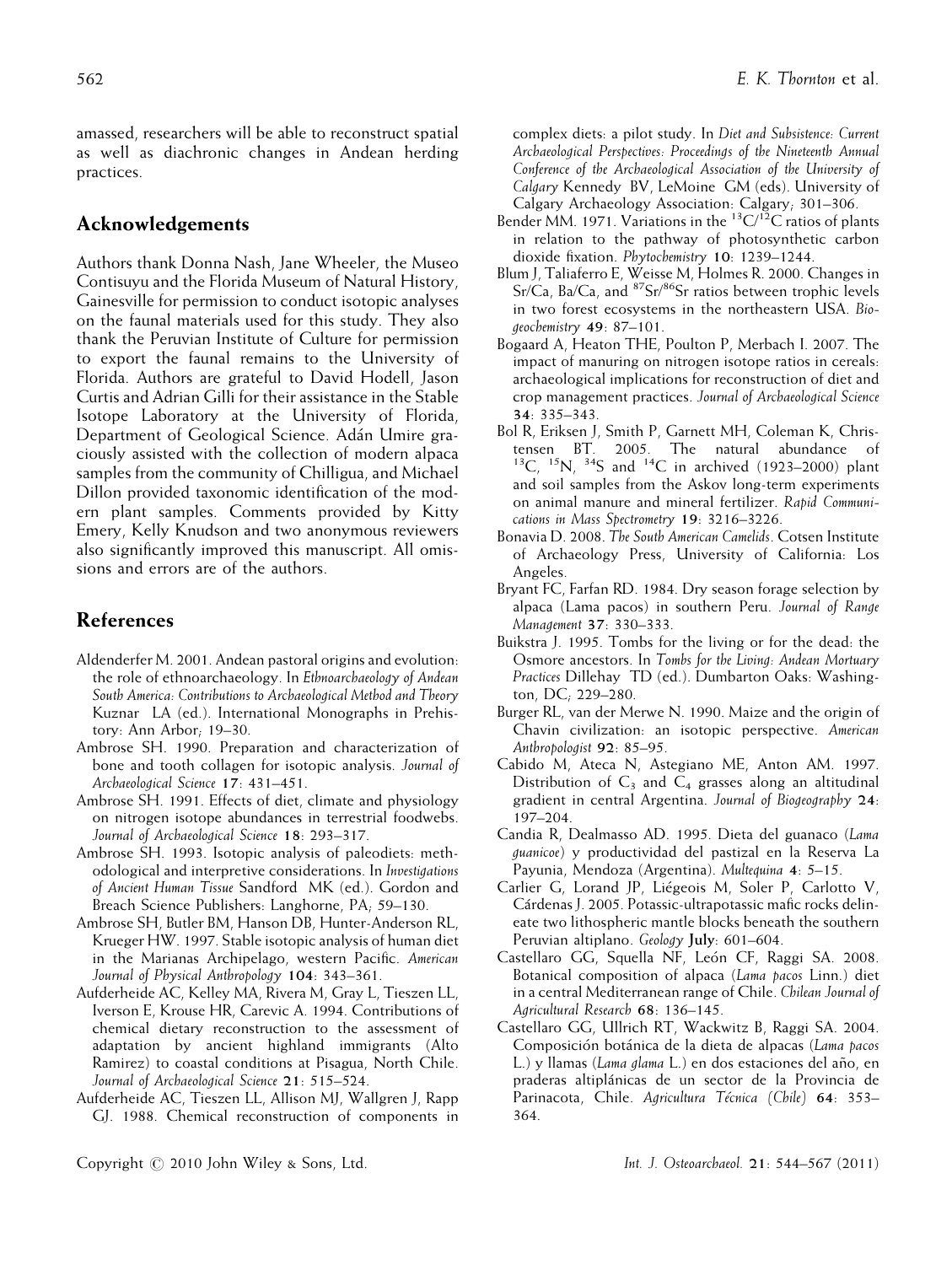- Cavagnaro JB. 1988. Distribution of  $C_3$  and  $C_4$  grasses at different altitudes in a temperate arid region of Argentina. Oecologia 76: 273–277.
- Caviedes CN. 1975. El Niño 1972: its climatic, ecological, human and economic implications. Geographical Review 65: 493–509.
- Chávez JR. 1998. Utilización de Recursos Faunísticos en El Yaral, Asentamiento Chiribaya en la Cuenca del Osmore, Sierra Baja de Moduedua. Tésis de Licenciado en Arqueología, Pontificia Universidad: Católica del Perú: Lima.
- Chepstow-Lusty AJ, Frogley MR, Bauer BS, Leng MJ, Cundy AB, Boessenkool KP, Gioda A. 2007. Evaluating socioeconomic change in the Andes using oribatid mite abundances as indicators of domestic animal densities. Journal of Archaeological Science 34: 1178–1186.
- Choi W-J, Lee S-M, Ro H-M, Kim K-C, Yoo S-H. 2002. Natural <sup>15</sup>N abundances of maize and soil amended with urea and composted pig manure. Plant and Soil 245: 223– 232.
- Choi W-J, Roa H-M, Hobbie EA. 2003. Patterns of natural  $^{15}N$  in soils and plants from chemically and organically fertilized uplands. Soil Biology and Biochemistry 35: 1493– 1500.
- Clement CO, Moseley ME. 1991. The spring-fed irrigation system of Carrizal, Peru: a case study of the hypothesis of agrarian collapse. Journal of Field Archaeology 18: 425– 443.
- Commisso RG, Nelson DE. 2006. Modern plant  $\delta^{15}N$  values reflect ancient human activity. Journal of Archaeological Science 33: 1167–1176.
- Connin SL, Betancourt J, Quade J. 1998. Late Pleistocene C4 dominance and summer rainfall in the southwestern United States from isotopic study of herbivore teeth. Quaternary Research 50: 179–193.
- deFrance SD. 1993. Ecological imperialism in the South-Central Andes: faunal data from Spanish colonial settlements in the Moquegua and Torata Valleys. Unpublished Ph.D. Dissertation, Department of Anthropology, University of Florida, Gainesville.
- deFrance SD. 2004. The ordinary and the exotic: Wari diet in Moquegua. Symposium paper presented at the 69th Annual Meeting of the Society for American Archaeology, Montreal, Canada.
- deFrance SD. (in press). Paleopathology and health of native and introduced animals on southern Peruvian and Bolivian Spanish colonial sites. International Journal of Osteoarchaeology. DOI: 10.1002/oa.1074
- deFrance SD, Nash DJ. 2007. A final feast: surf and turf at the Wari site of Cerro Baul, Peru. Paper presented at the 2007 Annual Meeting of the Chacmool Association, University of Calgary, Canada.
- DeNiro MJ. 1985. Postmortem preservation and alteration of in vivo bone collagen isotope ratios in relation to paleodietary reconstruction. Nature 317: 306–309.
- DeNiro MJ. 1988. Marine food sources for prehistoric coastal Peruvian camelids: isotopic evidence and implications. In Economic Prehistory of the Central Andes Wing ES,

Wheeler JC (eds). BAR International Series: Oxford; 119– 129.

- DeNiro MJ, Epstein S. 1981. Influence of diet on the distribution of nitrogen isotopes in animals. Geochimica et Cosmochimica Acta 45: 341–351.
- Dillehay TD, Nunez LA. 1988. Camelids, caravans, and complex societies in the south-central Andes. In Recent Studies in Pre-Columbian Archaeology Saunders NJ, de Montmollin O (eds). BAR International Series: Oxford; 603–634.
- Dillon MO, Rundel PW. 1990. The botanical response of the Atacama and Peruvian desert flora to the 1982–83 El Niño event. In Global Ecological Consequences of the 1982-83 El Nin˜o-Southern Oscillation Glynn PW (ed.). Elsevier: New York; 478–504.
- Ehleringer JR, Cerling TE, Helliker BR. 1997.  $C_4$  photosynthesis, atmospheric  $CO<sub>2</sub>$  and climate. Oecologia 112: 285–299.
- Ericson JE. 1985. Strontium isotope characterization in the study of prehistoric human ecology. Journal of Human Evolution 14: 503–514.
- Evans RD, Ehleringer JR. 1994. Plant  $\delta^{15}$ N values along a fog gradient in the Atacama Desert, Chile. Journal of Arid Environments 28: 189–193.
- Evershed RP, Turner-Walker G, Hedges REM, Tuross N, Leyden A. 1995. Preliminary results for the analysis of lipids in ancient bone. Journal of Archaeological Science 22: 277–290.
- Falabella F, Planella MT, Aspillaga E, Sanhueza L, Tykot RH. 2007. Dieta en sociedades alfareras de Chile central: Aporte de análisis de isótopos estables. Chungara 39: 5–27.
- Feldman RA. 1989. A speculative hypothesis of Wari southern expansion. In The Nature of Wari: A Reappraisal of the Middle Horizon Period in Peru Czwarno RM, Meddens FM, Morgan A (eds). BAR International Series 525: Oxford; 72–97.
- Fernandez J, Markgraf V, Panarello HO, Albero M, Angiolini FE, Valencio S, Arriaga M. 1991. Late Pleistocene/ Early Holocene environments and climates, fauna, and human occupation in the Argentine altiplano. Geoarchaeology 6: 251–272.
- Fernandez JC, Panarello HO. 1999-2001. Isótopos del carbono en la dieta de herbívoros y carnívoros de los Andes Jujeños. Xama 12-14: 71-85.
- Finucane BC. 2007. Mummies, maize, and manure: multitissue stable isotope analysis of late prehistoric human remains from the Ayacucho Valley, Peru. Journal of Archaeological Science 34: 2115–2124.
- Finucane BC, Agurto PM, Isbell WH. 2006. Human and animal diet at Conchopata, Peru: stable isotope evidence for maize agriculture and animal management practices during the Middle Horizon. Journal of Archaeological Science 33: 1766–1776. DOI: 10.1016/j.jas.2006.03.012
- Flannery K, Marcus J, Reynolds RG. 1989. The Flocks of Wamani: A Study of Llama Herders on the Punas of Ayacucho, Peru. Academic Press: San Diego.

Copyright © 2010 John Wiley & Sons, Ltd. Int. J. Osteoarchaeol. 21: 544–567 (2011)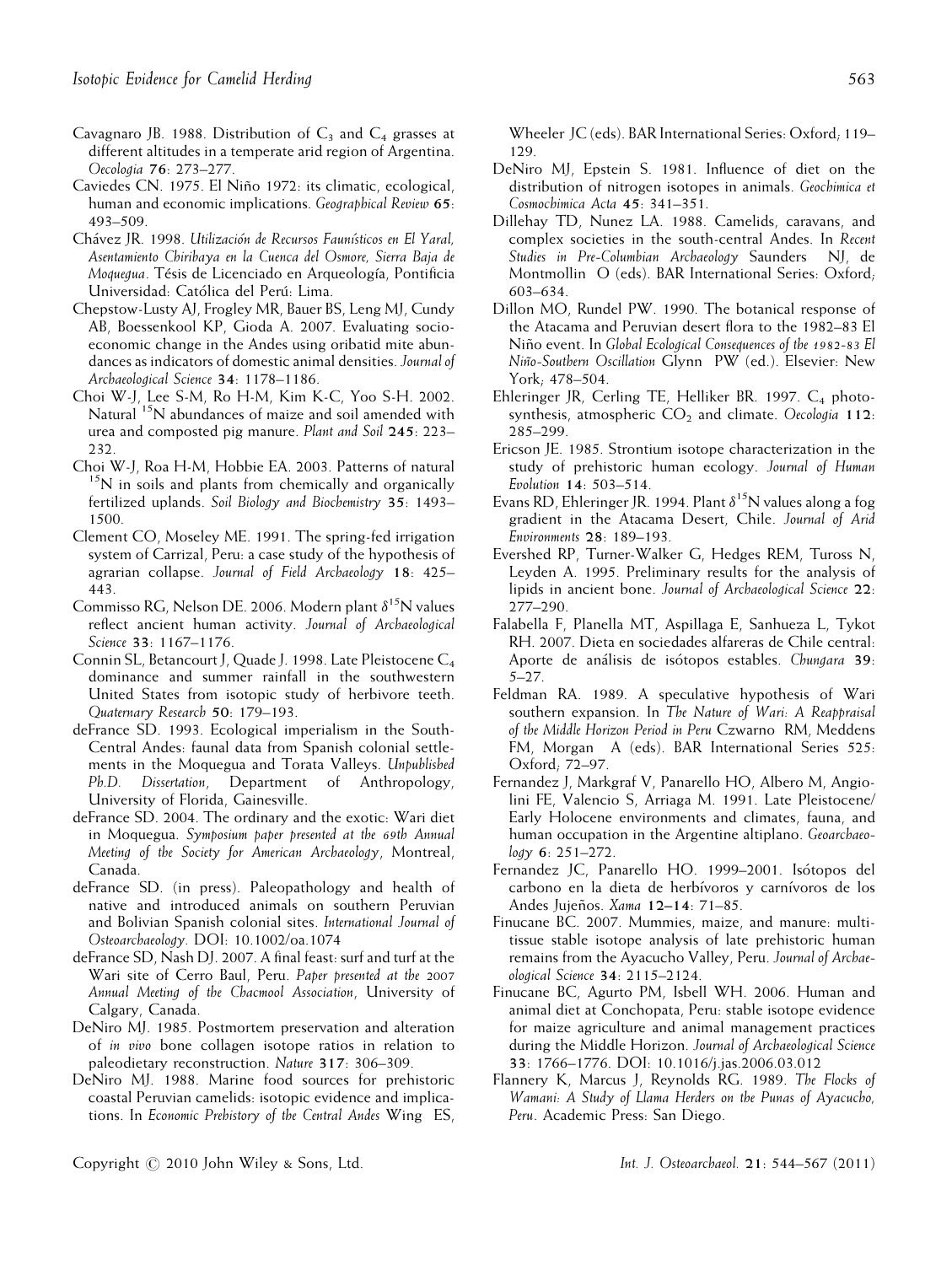- Franklin WL. 1982. Biology, ecology, and relationship to man of the South American camelids. In Mammalian Biology in South America Mares MA, Genoways HH (eds). Pymatuning Laboratory of Ecology: Pittsburgh; 457– 488.
- Friedli H, Lotscher H, Oeschger H, Siegenthaler U, Stauffer B. 1986. Ice core record of the  $13\text{C}/12\text{C}$  ratio of atmospheric  $CO<sub>2</sub>$  in the past two centuries. Nature 324: 237– 238.
- Genin D, Villca Z, Abasto P. 1994. Diet selection and utilization by llama and sheep in a high altitude-arid rangeland of Bolivia. Journal of Range Management 47: 245–248.
- Graustein WC. 1989. 87Sr/86Sr ratios measure the sources and flow of strontium in terrestrial ecosystems. In Stable Isotopes in Ecological Research Rundel PW, Ehleringer JR, Nagy KA (eds). Springer: New York; 491–512.
- Grove MJ, Baker PA, Cross SL, Rigsby CA, Seltzer GO. 2003. Application of strontium isotopes to understanding the hydrology and paleohydrology of the altiplano, Bolivia-Peru. Palaeogeography, Palaeoclimatology, Palaeoecology 194: 281–297.
- Hawkesworth CJ, Hammill M, Gledhill AR, van Calsteren P, Rogers G. 1982. Isotope and trace element evidence for late-stage intra-crustal melting in the high Andes. Earth and Planetary Science Letters 58: 240–354.
- Heaton THE. 1987. The  $15N/14N$  ratios of plants in southern Africa and Namibia. Oecologia 74: 236–246.
- Izeta AD, Laguens AG, Marconetto MB, Scattolin MC. 2009. Camelid handling in the meridional Andes during the first millennium AD: a preliminary approach using stable isotopes. International Journal of Osteoarchaeology 19: 204–214.
- James DE. 1982. A combined O, Sr, Nd, and Pb isotopic and trace element study of crustal contamination in central Andean lavas. I. Local geochemical variations. Earth and Planetary Science Letters 57: 47–62.
- Julien CJ. 1985. Guano and resource control in Sixteenth Century Arequipa. In Andean Ecology and Civilization: An Interdisciplinary Perspective on Andean Ecological Complementarity Masuda S, Shimada I, Morris C (eds). University of Tokyo Press: Tokyo; 185–231.
- Kadwell M, Fernandez M, Stanley HF, Baldi R, Wheeler JC, Rosadio R, Bruford MW. 2001. Genetic analysis reveals the wild ancestors of the llama and the alpaca. Proceedings of the Royal Society of London Series B-Biological Sciences 268: 2575–2584.
- Keegan WF, DeNiro MJ. 1988. Stable carbon and nitrogen isotope ratios of bone collagen used to study coral-reef and terrestrial components of prehistoric Bahamian diet. American Antiquity 53: 320–336.
- Kellner CM, Schoeninger MJ. 2008. Wari's imperial influence on local Nasca diet: the stable isotope evidence. Journal of Anthropological Archaeology 27: 226–243.
- Kent JD. 1982. The domestication and exploitation of the South American Camelids: methods of analysis and their application to Circum-Lacustrine archaeological sites in

Bolivia and Peru. Unpublished Ph.D. Dissertation, Department of Anthropology, Washington University, St. Louis.

- Knudson KJ. 2004. Tiwanaku residential mobility in the south central Andes: identifying archaeological human migration through strontium isotope analysis. Unpublished Ph.D. Dissertation, Department of Anthropology, University of Wisconsin, Madison.
- Knudson KJ. 2007. La influencia de Tiwanaku en San Pedro de Atacama: Una investigación utilizando el análisis de isótopos del estroncio. Estudios Atacameños: Arqueología y Antropología Surandinas 33: 7-24.
- Knudson KJ. 2008. Tiwanaku influence in the south central Andes: strontium isotope analysis and Middle Horizon migration. Latin American Antiquity 19: 3–23.
- Knudson KJ, Aufderheide AE, Buikstra JD. 2007. Seasonality and paleodiet in the Chiribaya polity of southern Peru. Journal of Archaeological Science 34: 451–462.
- Knudson KJ, Buikstra JD. 2007. Residential mobility and resource use in the Chiribaya polity of southern Peru: strontium isotope analysis of archaeological tooth enamel and bone. International Journal of Osteoarchaeology 17: 563– 580.
- Knudson KJ, Price TD. 2007. Utility of mulitple chemical techniques in archaeological residential mobility studies: case studies from Tiwanaku- and Chiribaya-affiliated sites in the Andes. American Journal of Physical Anthropology 132: 25–39.
- Knudson KJ, Tung TA. 2007. Using archaeological chemistry to investigate the geographic origins of trophy heads in the central Andes: strontium isotope analysis at the Wari site of Conchopata. In Archaeological Chemistry: Analytical Techniques and Archaeological Interpretation Glascock MD, Speakman RJ, Popelka-Filcoff RS (eds). American Chemical Society: Washington, DC; 99–113.
- Knudson KJ, Tung TA, Nystrom KC, Price TD, Fullagar PD. 2005. The origin of the Juch'uypampa cave mummies: strontium isotope analysis of archaeological human remains from Bolivia. Journal of Archaeological Science 32: 903–913.
- Koch PL, Tuross N, Fogel ML. 1997. The effects of sample treatment and diagenesis on the isotopic integrity of carbonate in biogenic hydroxylapatite. Journal of Archaeological Science 24: 417–429.
- Likins RC, McCann HG, Possner AS, Scott DB. 1960. Comparative fixation of calcium and strontium by synthetic hydroxyapatite. Journal of Biological Chemistry 235: 2152–2156.
- Liden K, Takahashi C, Nelson DE. 1995. The effects of lipids in stable carbon isotope analysis and the effects of NaOH treatment on the composition of extracted bone collagen. Journal of Archaeological Science 22: 321–326.
- Llano C. 2009. Photosynthetic pathways, spatial distribution, isotopic ecology, and implications for pre-Hispanic human diets in central-western Argentina. International Journal of Osteoarchaeology 19: 130–143.
- Lozada MC, Buikstra JE, Rakita G, Wheeler J. 2009. Camelid herders: the forgotten specialists in the coastal senorio of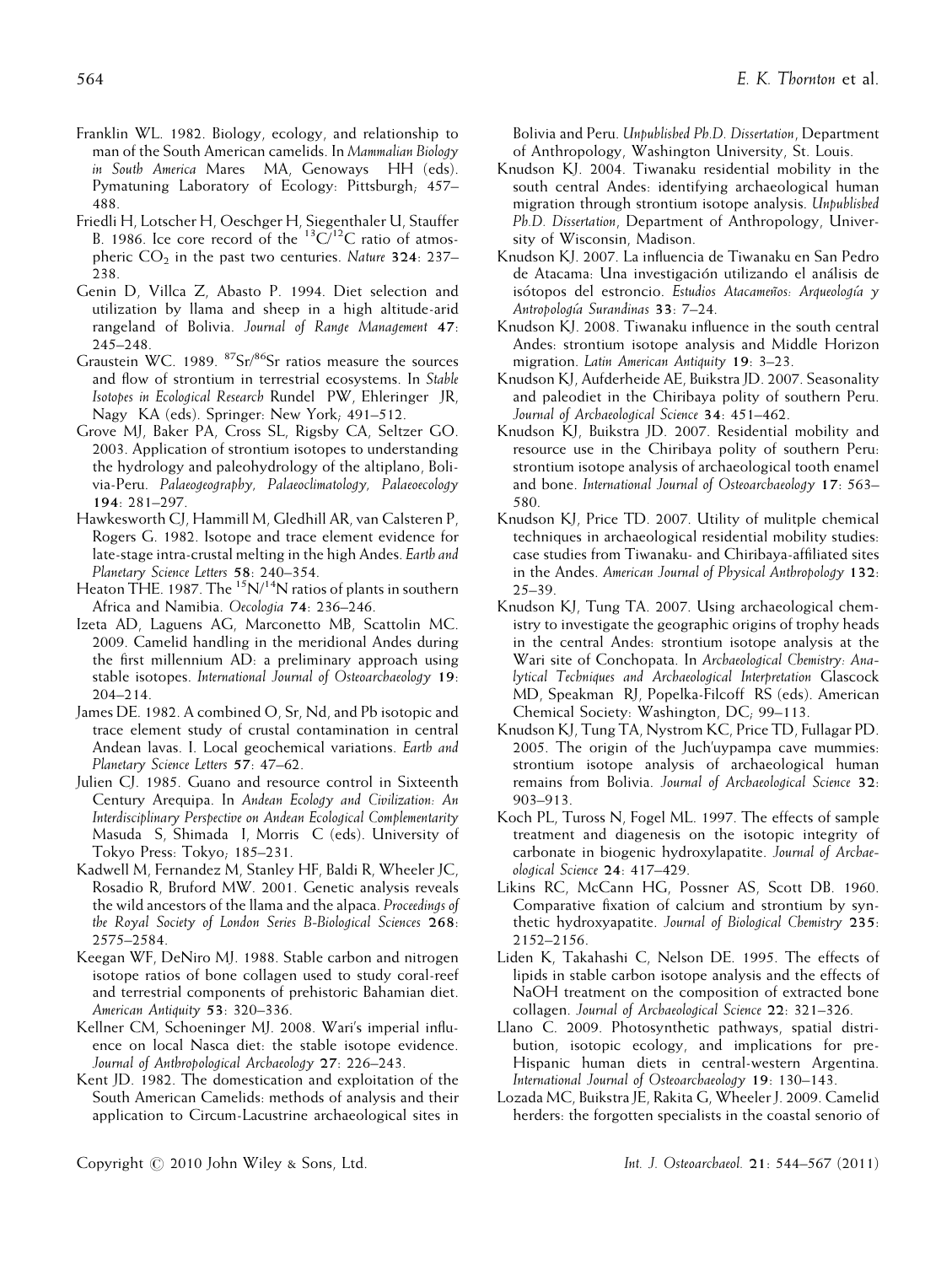Chiribaya, southern Peru. In Andean Civilization: A Tribute to Michael E. Moseley Marcus J, Williams PR (eds). Cotsen Institute of Archaeology: Los Angeles; 351–364.

- Marino BD, McElroy MB. 1991. Glacial-to-interglacial variations in the carbon isotopic composition of atmospheric CO<sub>2</sub>. Nature 349: 127-131.
- Masuda S. 1985. Algae collectors and lomas. In Andean Ecology and Civilization Masuda S, Shimada I, Morris C (eds). University of Tokyo Press: Tokyo; 233–250.
- McCorkle CM. 1987. Punas, pastures and fields: grazing strategies and the agropastoral dialectic in the indegenous Andean community. In Arid Land Use Strategies and Risk Management in the Andes: A Regional Anthropological Perspective Browman DL (ed.). Westview Press: Boulder; 57–80.
- Mengoni Goñalones, GL., 2007. Camelid management during Inca times in N.W. Argentina: models and archaeozoological indicators. Anthropozoologica 42: 129–141.
- Minagawa M, Wada E. 1984. Stepwise enrichment of  $15N$  along food chains: further evidence and the relation between  $\delta^{15}N$  and animal age. Geochimica et Cosmochimica Acta 48: 1135–1140.
- Mizutani H, Kabaya Y, Moors PJ, Speir TW, Lyon GL. 1991. Nitrogen isotope ratios identify deserted seabird colonies. The Auk 108: 4.
- Moore KM. 2006. Camelid pastoralism and early complex society in the southern Lake Titicaca Basin. Paper presented at the 2006 Meeting of the International Council for Archaeozoology, Mexico City, Mexico.
- Moseley ME, Feldman RA, Goldstein PS, Watanabe L. 1991. Colonies and conquest: Tihuanaco and Huari in Moquegua. In Huari Administrative Structure: Prehistoric Monumental Architecture and State Government Isbell WH, McEwan GF (eds). Dumbarton Oaks: Washington DC; 121–140.
- Moseley ME, Nash DJ, Williams PR, deFrance SD, Miranda A, Ruales M. 2005. Burning down the brewery: establishing and evacuating an ancient imperial colony at Cerro Baúl, Peru. Proceedings of the National Academy of Sciences 102: 17264–17271.
- Mujica E. 1985. Altiplano-coast relationships in the southcentral Andes: from indirect to direct complementarity. In Andean Ecology and Civilization Masuda S, Shimada I, Morris C (eds). Univerity of Tokyo Press: Tokyo; 103–140.
- Murra J. 1968. An Aymara kingdon in 156. Ethnohistory 15: 115–151.
- Murra JV. 1965. Herds and herders in the Inca state. In Man, Culture and Animals: The Role of Animals in Human Ecological Adjustments Leeds A, Vayda AP (eds). American Association for the Advancement of Science: Washington, DC; 185–216.
- Murra JV. 1980. The Economic Organization of the Inka State. JAI Press: Greenwich, CT.
- Murra JV. 1985. 'El archipelago vertical' revisited. In Andean Ecology and Civilization Masuda S, Shimada I, Morris C (eds). Univerity of Tokyo Press: Tokyo; 3–14.
- Nash DJ. 2002. The Archaeology of Space: Places of Power in the Wari Empire. Unpublished Ph.D. Dissertation, Department of Anthropology, University of Florida, Gainesville.
- Nelson BK, DeNiro MJ, Schoeninger MJ, De Paolo DJ. 1986. Effects of diagenesis on strontium, carbon, nitrogen and oxygen concentration and isotopic composition of bone. Geochimica et Cosmochimica Acta 50: 1941–1949.
- Norr L. 1995. Interpreting dietary maize from bone isotopes in the New World tropics: the state of the art. In Archaeology of the Lowland American Tropics: Current Analytical Methods and Applications Stahl PW (ed.). Cambridge University Press: New York; 198–223.
- Notsu K, Lajo JA. 1984. Regional variation of 87Sr/86Sr in the late Cenozoic volcanic rocks from southern Peru. Geochemical Journal 18: 241–250.
- O'Leary MH. 1981. Carbon isotope fractionation in plants. Phytochemistry 20: 553–567.
- Olivera DE, Yacobaccio HD. 1998. Estudios de paleodieta en poblaciones humanas de los Andes del sur a través de isótopos estables. Actas del V Congreso. Nacional de Paleopatologías. Alcalá La Real, España. Available at: http:www.ucm.es/info/aep/boletin/actas/24.pdf
- ONERN. 1976. El mapa Ecológico del Perú. ONERN (Oficina Nacional de Evaluacion de Recursos Naturales), Lima, Peru.
- Osmond CB, Allaway WG, Sutton BG. 1973. Carbon isotope discrimination in photosynthesis of CAM plants. Nature 246: 41–42.
- Owen BD. 1993. A model of multiethnicity: state collapse, competition, and social complexity from Tiwanaku to Chiribaya in the Osmore Valley, Peru. Unpublished Ph.D. Dissertation, Department of Anthropology, University of California, Los Angeles.
- Panarello HO, Fernandez JC. 2002. Stable carbon isotope measurements on hair from wild animals from altiplanic environments of Jujuy, Argentina. Radiocarbon 44: 709– 716.
- Price TD, Burton JH, Bentley RA. 2002. The characterization of biologically available strontium isotope ratios for the study of prehistoric migration. Archaeometry 44: 117-135.
- Reiner RJ, Bryant FC. 1986. Botanical composition and nutritional quality of alpaca diets in two Andean rangeland communities. Journal of Range Management 39: 424– 427.
- Reitz EJ. 1988. Faunal remains from Paloma, an archaic site in Peru. American Anthropologist 90: 310–322.
- Rice DS. 1989. Osmore Drainage, Peru: the ecological setting. In Ecology, Settlement and History in the Osmore Drainage, Peru Rice DS, Stanish C, Scarr PR (eds). BAR International Series: 545: Oxford; 17–33.
- Rice DS. 1993. Late Intermediate Period domestic architecture and residential organization at La Yaral. In Domestic Architecture, Ethnicity, and Complementarity in the South-Central Andes Aldenderfer MS (ed.). University of Iowa Press: Iowa City; 66–82.
- Rofes Chávez J. 1998. Utilización de Recursos Faunísticos en El Yaral, Asentamiento Chiribaya en la Cuenca del Osmore, Sierra Baja de Moquequa. Tésis de Licenciado en Arqueología, Pontificia Universidad: Católica del Perú: Lima.

Copyright © 2010 John Wiley & Sons, Ltd. Int. J. Osteoarchaeol. 21: 544–567 (2011)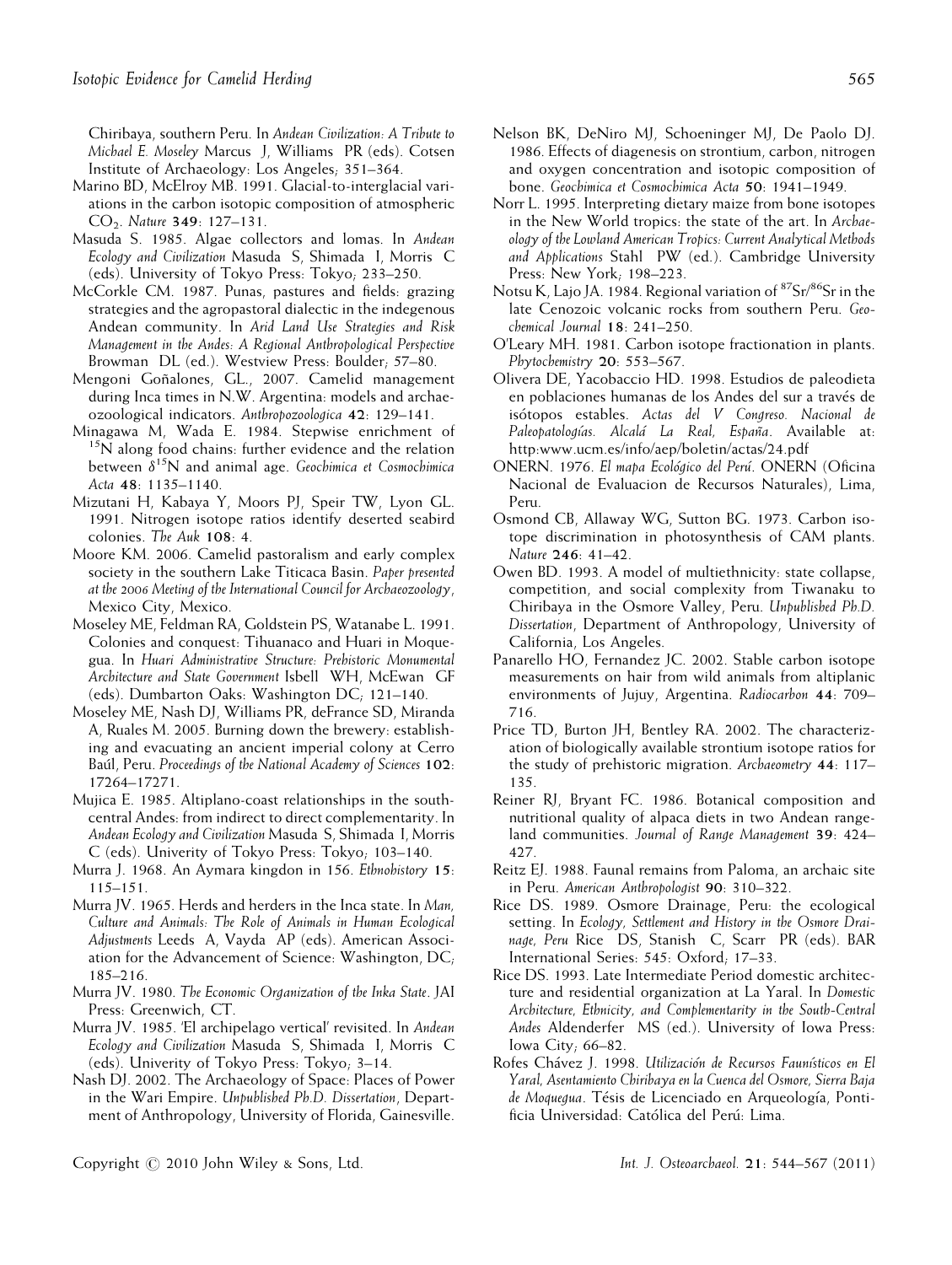- Rogers G, Hawkesworth CJ. 1989. A geochemical traverse across the north Chilean Andes: evidence for crust generation from the mantle wedge. Earth and Planetary Science Letters 91: 271–285.
- Rostoworowski de Ciez Canseco M. 1988. Historia del Tahuantisuyu. Instituto de Estudios Peruanos: Lima.
- San Martin F, Bryant FC. 1989. Nutrition of domesticated South American llamas and alpacas. Small Ruminant Research 2: 191–216.
- Schoeninger MJ. 1985. Trophic level effects on  $15N/14N$  and  $13C/12C$  ratios in bone collagen and strontium levels in bone mineral. Journal of Human Evolution 14: 515–525.
- Schoeninger MJ, DeNiro MJ. 1982. Carbon isotope ratios of apatite from fossil bone cannot be used to reconstruct diets of animals. Nature 297: 577–578.
- Schoeninger MJ, DeNiro MJ. 1984. Nitrogen and carbon isotopic composition of bone collagen from marine and terrestrial animals. Geochimica et Cosmochimica Acta 48: 625–639.
- Schoeninger MJ, DeNiro MJ, Tauber H. 1983. Stable nitrogen isotope ratios of bone collagen reflect marine and terrestrial components of prehistoric human diet. Science 220: 1381–1383.
- Sealy JC, van der Merwe NJ, Sillen A, Kruger FJ, Krueger HW. 1991. <sup>87</sup>Sr/<sup>86</sup>Sr as a dietary indicator in modern and archaeological bone. Journal of Archaeological Science 18: 399–416.
- Shimada M, Shimada I. 1985. Prehistoric llama breeding and herding on the north coast of Peru. American Antiquity 50: 3–26.
- Sillen A, Kavanagh M. 1982. Strontium and paleodietary research: a review. Yearbook of Physical Anthropology 25: 67–90.
- Sillen A, Sealy JC. 1995. Diagenesis of strontium in fossil bone: a reconsideration of Nelson et al., 1986. Journal of Archaeological Science 22: 313–320.
- Slovak NM, Paytan A, Wiegand BA. 2009. Reconstructing Middle Horizon mobility patterns on the coast of Peru through strontium isotope analysis. Journal of Archaeological Science 36: 157–165.
- Smith BN, Epstein S. 1971. Two categories of  ${}^{13}C/{}^{12}C$  ratios for higher plants. Plant Physiology 47: 380–384.
- Stanish C, Rice DS. 1989. The Osmore Drainage, Peru: an introduction to the work of Programa Contisuyu. In Ecology, Settlement and History in the Osmore Drainage, Peru Rice DS, Stanish C, Scarr PR (eds). BAR International Series: Oxford; 1–14.
- Terri J, Stowe L. 1976. Climatic patterns and distributions of C4 grasses in North America. Oecologia 23: 1–12.
- Tieszen LL. 1979. The distribution of  $C_3$  and  $C_4$  grasses and carbon isotope discrimination along an altitudinal and moisture gradient in Kenya. Oecologia 37: 337–350.
- Tieszen LL, Chapman M. 1992. Carbon and nitrogen isotopic status of the major marine and terrestrial resources in the Atacama Desert of northern Chile. Paper presented at the First World Congress on Mummy Studies, Puerto de la Cruz, Canary Islands, Spain.
- Tomczak PD. 2003. Prehistoric diet and socioeconomic relationships within the Osmore Valley of southern Peru. Journal of Anthropological Archaeology 22: 262–278.
- Turner BL, Kamenov GD, Kingston JD, Armelagos GJ. 2009. Insights into immigration and social class at Machu Picchu, Peru based on oxygen, strontium, and lead isotope analysis. Journal of Archaeological Science 36: 317–332.
- Umire A, Miranda A. 2001. Chiribaya de Ilo. Imprenta Eskann: Arequeipa, Peru.
- Van Buren M. 1993. Community and empire in Southern Peru: the site of Torata Alta under Spanish rule. Unpublished Ph.D. Dissertation, Department of Anthropology, University of Arizona, Tucson.
- Van Buren M, Burgi PT, Rice PM. 1993. Torata Alta: a late highland settlement in the Osmore Drainage. In Domestic Architecture: Ethnicity, and Complementarity in the South-central Andes Aldenderfer MS (ed.). University of Iowa Press: Iowa City; 136–146.
- van der Merwe NJ. 1982. Carbon isotopes, photosynthesis, and archaeology. American Scientist 70: 596–606.
- Veizner J. 1989. Strontium isotopes in seawater through time. Annual Review of Earth and Planetary Science 1: 141– 167.
- Verano JW, DeNiro MJ. 1993. Locals or foreigners? Morphological, biometric and isotopic approaches to the question of group affinity in human skeletal remains recovered from unusual archaeological contexts. In Investigations of Ancient Human Tissue: Chemical Analysis in Anthropology Sandford MK (ed.). Gordon and Breach: Langhorne, PA; 361–386.
- Virginia RA, Delwiche CC. 1982. Natural <sup>15</sup>N abundance of presumed  $N_2$ -fixing and non- $N_2$ -fixing plants from selected ecosystems. Oecologia 54: 317–325.
- Walker PL, Deniro MJ. 1986. Stable nitrogen and carbon isotope ratios in bone collagen as indexes of prehistoric dietary dependence on marine and terrestrial resources in southern-California. American Journal of Physical Anthropology 71: 51–61.
- Weir G. 1988. Preceramic to Early Formative subsistence on the central coast. In Economic Prehistory of the Central Andes Wing ES, Wheeler JC (eds). BAR International Series: Oxford; 56–94.
- Weir GH, Dering PJ. 1986. The lomas of Paloma: humanenvironment relations in a central Peruvian fog oasis: archaebotany and palynology. In Andean Archaeology: Papers in Memory of Clifford Evans Matos R, Turpin SA, Eling HHJ (eds). Institute of Archaeology, University of California: Los Angeles; 18–44.
- Wheeler J. 2003. Evolution and origin of the domestic camelids. International Lama Registry Report 8: 1–9.
- Wheeler JC. 1995. Evolution and present situation of the South-American Camelidae. Biological Journal of the Linnaean Society 54: 271–295.
- Wheeler JC, Russel AJF, Redden H. 1995. Llamas and alpacas: preconquest breeds and postconquest hybrids. Journal of Archaeological Science 22: 833–840.

Copyright © 2010 John Wiley & Sons, Ltd. Int. J. Osteoarchaeol. 21: 544–567 (2011)